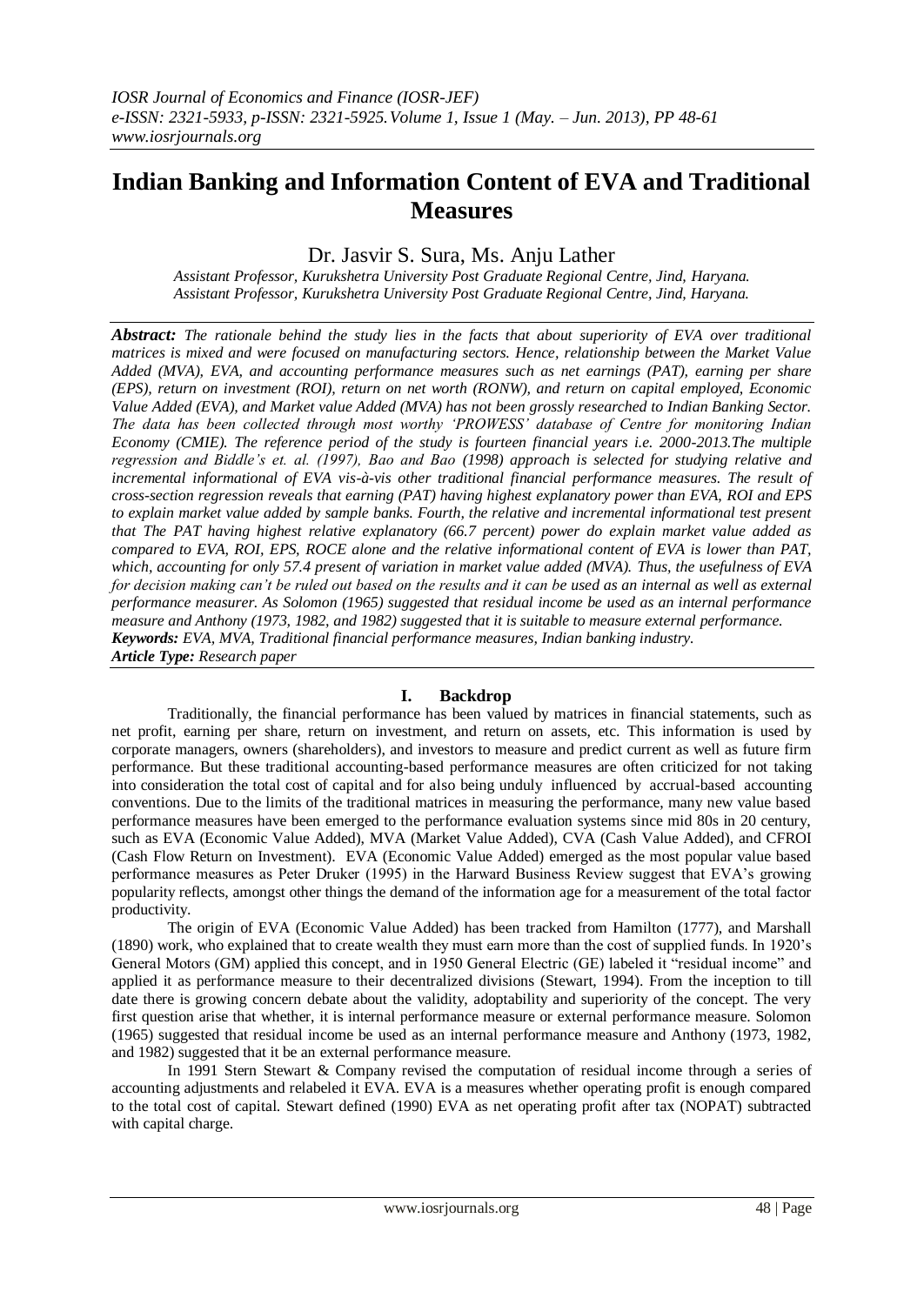### **II. Research Methodology**

After reviewing existing literature in the area of financial performance measures, a number of important points come out. First, the concept of Economic Value Added (EVA) have been relabeled from well established microeconomic concept of mid-ninth 'Residual Income' by revising a series of accounting adjustments by Stern Stewart & Co. of USA.

Second, it is an internal (Solomon, 1965) and external (Anthony, 1982) proprietary (Registered by Stern Stewart & Co.) financial performance measures.

Third, the literature regarding EVA has been giving assorted view, as stated by Lehen and Makhija (1997), ―EVA is seen by its proponents as providing the most reliable year-to-year indicator of a market-based performance measure known as Market Value Added… Despite wide interest in EVA, little is known empirically about the efficacy of this measure versus other measures of performance... The evidence from these studies is mixed, however, and has not be resolved the debate over performance measures<sup>"</sup>. Maditinos, *et. al* (2009), Biddle, *et. al.* (1997), Tong *et.al* (2009), Dimitris (2007), Ismail (2006), Ralph (2006), Kim (2006), Bao and Bao (1999), Biddle et al., (1999) also arrived at similar conclusion. Dodd and Chen (1997) similarly raised another dimensions of EVA and conclude that Economic value Added has been acclaimed to the most recent and exciting innovation in company performance measures. They gave three conclusions from the examination: (a) although improving EVA performance is associated with a higher stock return, the association is not as perfect as acclaimed by EVA advocates (b) EVA is more powerful than traditional measures of accounting profit in explaining stock return; however, accounting earnings are still of significant incremental information value in addition to EVA; and (c) not only is EVA similar to residual income in concept, they are empirically comparable. The profounder and some academician like Anand, *et. al*. (1998), Banerjee and Jain (1998), Ehrbar, A. (1998), Pattanayak and Mukherjee (1998), Bacidore, *et. al.* (1997), Banerjee (1997), and Teitebaum (1997) etc. also join thought of Dodd and Chen (1997).

| Name of Author (s)/Year of Publication                 | <b>Favoring</b><br>$EVA$ ( $\Diamond$ ) | <b>Not</b><br><b>Favoring</b><br>$EVA$ ( $\Diamond$ ) | Journals/Books/conferences/sources                          | Origin of the<br><b>Study</b> |
|--------------------------------------------------------|-----------------------------------------|-------------------------------------------------------|-------------------------------------------------------------|-------------------------------|
| Abdeen, and Haight (2000)                              |                                         |                                                       | The Journal of Applied Business Research                    | <b>USA</b>                    |
| Acheampong and Wetzstein (2001)                        |                                         | √                                                     | Social Science Research Network Electronic Paper Collection | UK. France.                   |
| Anand, Garg, and Arora, (1998)                         | √                                       |                                                       | The Management Accountant                                   | India                         |
| Bacidore, Boquits, Milbourn, and Thakor (1997)         | √                                       |                                                       | Financial Analysts Journal                                  | <b>USA</b>                    |
| Baneriee (1997)                                        | √                                       |                                                       | The Management Accountant                                   | India                         |
| Banerjee and Jain (1998)                               | √                                       |                                                       | Paradigm                                                    | India                         |
| Bao and Bao (1998)                                     | √                                       |                                                       | Journal of Business Finance and Accounting                  | <b>USA</b>                    |
| Bao and Bao (1999)                                     | √                                       |                                                       | Financial Analysts Journal                                  | <b>USA</b>                    |
| <b>Biddle</b> (1998)                                   |                                         | √                                                     | Managerial Finance                                          | <b>USA</b>                    |
| Biddle, Bowen and Wallace (1997)                       |                                         | √                                                     | Journal of Accounting and Economics                         | <b>USA</b>                    |
| Biddle, Bowen and Wallace (1999)                       |                                         | √                                                     | Journal of Applied Corporate Finance                        | <b>USA</b>                    |
| Both (1997)                                            | √                                       |                                                       | Management Accounting                                       | <b>USA</b>                    |
| Buekette and Hedley (1997)                             | √                                       |                                                       | The CPA Journal                                             | <b>USA</b>                    |
| Chang (1997)                                           | Ξ                                       | Ξ                                                     | Chemical Market Reporter                                    | <b>USA</b>                    |
| Chen and Dodd (1997)                                   |                                         | √                                                     | Journal of Managerial Issues                                | <b>USA</b>                    |
| Conley (1995)                                          |                                         | √                                                     | Journal of Commerce and Management,                         | <b>USA</b>                    |
| Dimitris and Christos (2007)                           |                                         | √                                                     | European Financial Management                               | Greek                         |
| Dodd and Chen (1997)                                   |                                         | √                                                     | <b>Business and Economic Review</b>                         | <b>USA</b>                    |
| Ehrbar (1998)                                          | √                                       |                                                       | John Wiley & Sons                                           | <b>USA</b>                    |
| Fernandez (2001)                                       |                                         | √                                                     | Social Science Research Network Electronic Paper Collection | <b>USA</b>                    |
| Fodil, Zeghal, and Andaleeb (2007)                     | √                                       |                                                       | The Journal Corporate Governance                            | Canada                        |
| George (2007)                                          | √                                       |                                                       | The Journal of Management Decision                          | Canada                        |
| Grant (1996)                                           | √                                       |                                                       | Journal of Financial Management                             | <b>USA</b>                    |
| Griffith (2006)                                        |                                         | √                                                     | Journal of Investing                                        | <b>USA</b>                    |
| Irala (2005)                                           |                                         | √                                                     | Journal of Accounting and Finance                           | India                         |
| Ismail (2006)                                          |                                         | √                                                     | International Journal of Managerial Finance                 | $\overline{\text{UK}}$        |
| Kim (2006)                                             |                                         | √                                                     | Journal of Hospitality & Tourism Research                   | Korea                         |
| Lehen and Makhija (1997)                               | √                                       |                                                       | Journal of Applied Corporate Finance                        | <b>USA</b>                    |
| Lehn and Makkhija (1996)                               | √                                       |                                                       | The Journal of Strategy and Leadership                      | <b>USA</b>                    |
| Leong, Marco and Janis (2009)                          | √                                       |                                                       | Review of Accounting and Finance                            | <b>USA</b>                    |
| Luber (1996)                                           | √                                       |                                                       | Fortune                                                     | <b>USA</b>                    |
|                                                        |                                         |                                                       |                                                             | Greek                         |
| Maditinos, Zeljko, and Nikolaos (2009)<br>Malik (2004) | Ξ                                       | √                                                     | Journal of Modeling in Management                           |                               |
| McConville (1994)                                      |                                         | =<br>√                                                | The Indian Journal of Commerce<br>Management Accountant     | India<br>UK                   |
| Mir and Souad (2008)                                   | √                                       |                                                       | Corporate Governance                                        | <b>USA</b>                    |
| O'Byrne (1996)                                         | √                                       |                                                       | Journal of Applied Corporate Finance                        | <b>USA</b>                    |
| Padgett (1996)                                         | √                                       |                                                       | American Bankers                                            | <b>USA</b>                    |
| Pal and Garg (2004)                                    | √                                       |                                                       | The Indian Journal of Commerce                              | India                         |
| Pattanayak and Mukherjee (1998)                        |                                         | √                                                     | The Chartered Accountant                                    | India                         |
| Paulo (2010)                                           |                                         | √                                                     | International Journal of Law and Management                 | $\overline{\text{tik}}$       |
| Peixoto (2002)                                         |                                         | √                                                     | Social Science Research Network Electronic Paper Collection | Portugal                      |
| Peterson and Peterson (1996)                           | √                                       |                                                       | The Research Foundation of the Institute of CFA             | <b>USA</b>                    |
| Ralph (2006)                                           |                                         | √                                                     | Review of Accounting and Finance                            | <b>USA</b>                    |
| Riahi-Belkaoui (1996)                                  |                                         | √                                                     | Advances in Quantitative Analysis of Finance and Accounting | <b>USA</b>                    |
| Robertson and Batsakis (1999)                          | √                                       |                                                       | Paper presented at AAANZ Annual Conference                  | <b>USA</b>                    |
| Rogerson (1997)                                        | √                                       |                                                       | Journal of Political Economy                                | <b>USA</b>                    |
| Stewart (1994)                                         | √                                       |                                                       | Journal of Applied Corporate Finance                        | <b>USA</b>                    |
| Stewart (1991)                                         | √                                       |                                                       | Harper                                                      | <b>USA</b>                    |
| Teitebaum (1997)                                       | √                                       |                                                       | Fortune                                                     | <b>USA</b>                    |
| Todd (1997)                                            | √                                       |                                                       | <b>Business Standard</b>                                    | <b>USA</b>                    |
| Tong, Chuang, and Xiaoke (2009)                        | √                                       |                                                       | <b>IEEE</b> Explore                                         | China                         |
| Uyemural Kantor, and Petit, (1996)                     | √                                       |                                                       | Journal of Applied Corporate Finance                        | <b>USA</b>                    |

**TABLE NO.-1 SUMMARY OF LITERATURE REVIVED**

www.iosrjournals.org 49 | Page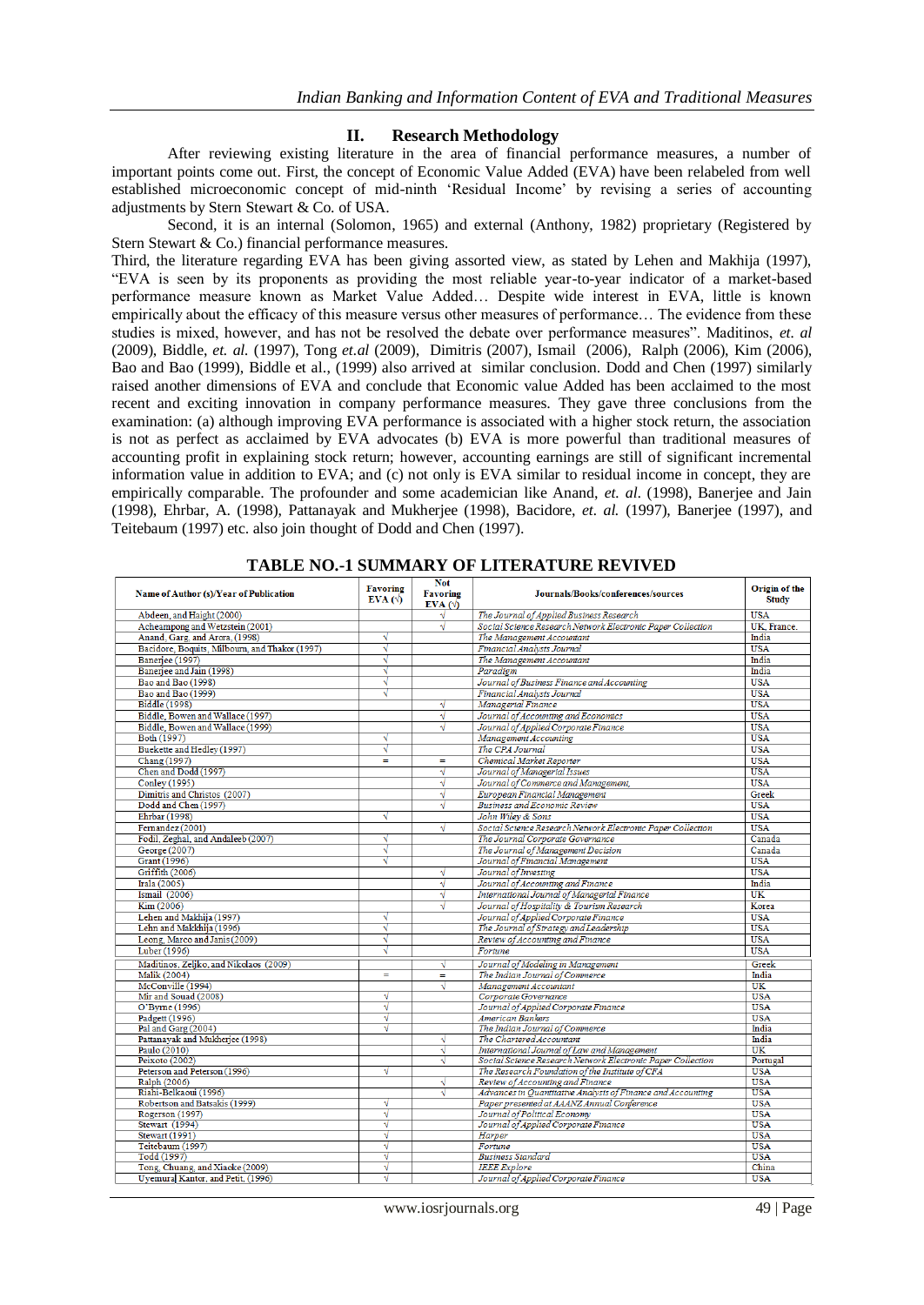Fourth, most of studies on EVA appear from the developed countries like UK, Canada, Germany, Australia, and France etc. and considering only manufacturing sector.

The inherent short-coming of the reviewed literature gives future directions for research. There is obvious requirement to study efficacy of EVA for service sector particularly banking. The available empirical studies have been conducted with reference to developing country and most of studies were considering less numbers of traditional matrices, as well small size of sample. So, it is apparent need to examine usefulness, awareness of EVA vis-à-vis traditional financial performance measures for Indian Banking Industry.

The inherent short-coming of the reviewed literature gives future directions for research. There is obvious requirement to study efficacy of EVA for service sector particularly banking. The available empirical studies have been conducted with reference to developing country and most of studies were considering less numbers of traditional matrices, as well small size of sample. So, it is apparent need to examine usefulness, awareness of EVA vis-à-vis traditional financial performance measures for Indian Banking Industry.

### **III. Objectives Of The Study**

The rationale behind the study lies in the facts that about superiority of EVA over traditional matrices is mixed and were focused on manufacturing sectors. Hence, relationship between the Market Value Added (MVA), EVA, and accounting performance measures such as net earnings (PAT), earning per share (EPS), return on investment (ROI), return on net worth (RONW), and return on capital employed, Economic Value Added (EVA), and Market value Added (MVA) has not been grossly researched to Indian Banking Sector. With this broad objective in mind, the present study intends to achieve the following specific objectives:

- (i) to study the informational content of EVA and traditional performance measurers to explain market value;
- (ii) to study and establish cause and effect relationship between MVA and other select financial variables;

### **HYPOTHESIS**

In synchronization with the above-mentioned objectives, the study intends to test the following null-hypotheses  $(H_{0s})$ :

| $H_{001}$        | The distribution is asymmetrical for study variables under reference (MVA, EVA, PAT, EPS,               |
|------------------|---------------------------------------------------------------------------------------------------------|
|                  | ROCE, RONW, and ROI                                                                                     |
| $H_{002}$        | The association between select dependent variable is not significantly strong.                          |
| $H_{\text{max}}$ | $F_{\text{comomic}}$ Value $\Delta d$ ded $(FVA)$ provides information contents useful in evolution the |

- **H<sup>003</sup>** Economic Value Added (EVA) provides information contents, useful in explaining the variability of market value which is not incorporated in traditional financial variables.
- **H<sup>004</sup>** Economic Value Added (EVA) and other select traditional financial variable does not Granger cause Market Value Added.

### **Selection and Computation of Variables**

The present research in hand identified a number of key financial variables for the purpose of achieving stated objectives. These variables are EVA, MVA, ROCE, RONW, EPS, and ROI. Computation of these variables was made for period of fourteen years. A concise explanation of these select variables for banks is outlined below:

*Economic Value Added (EVA):* In 1991 Stewart revised the computation of residual income through a series of accounting adjustments and relabeled it EVA. EVA is a measures whether operating profit is enough compared to the total cost of capital. Stewart defined (1991) EVA as net operating profit after tax (NOPAT) subtracted with capital charge. Mathematically Stewart thrashes out EVA model as:

| EVA <sub>r</sub>                    | $=$     | $NOPAT_{t} - (WACC_{t} * IC_{t-1})$                                                                     | $------(1)$    |  |
|-------------------------------------|---------|---------------------------------------------------------------------------------------------------------|----------------|--|
| Where in equation 1:                |         |                                                                                                         |                |  |
| $NOPAT =$                           |         | Net operating profit after tax                                                                          |                |  |
|                                     |         | Earnings before interest and tax $*(1 -$ corporate Tax rate)                                            |                |  |
| $WACC =$                            |         | Weighted average cost of capital                                                                        |                |  |
| IС                                  | $=$     | Invested capital                                                                                        |                |  |
| EVA also equivalently expressed as: |         |                                                                                                         |                |  |
| EVA <sub>r</sub>                    | $=$ $-$ | $(ROIC_t - WACC_t) * IC_{t-1}$                                                                          | $---------(2)$ |  |
| Where in equation 2:                |         |                                                                                                         |                |  |
| <b>ROIC</b>                         |         | Return on invested capital                                                                              |                |  |
| $WACC =$                            |         | Weighted average cost of capital                                                                        |                |  |
| IC.                                 | $=$     | Invested capital                                                                                        |                |  |
|                                     |         | Equivalently, if return of return is defined as NOPAT/Capital, this turns into a perhaps more revealing |                |  |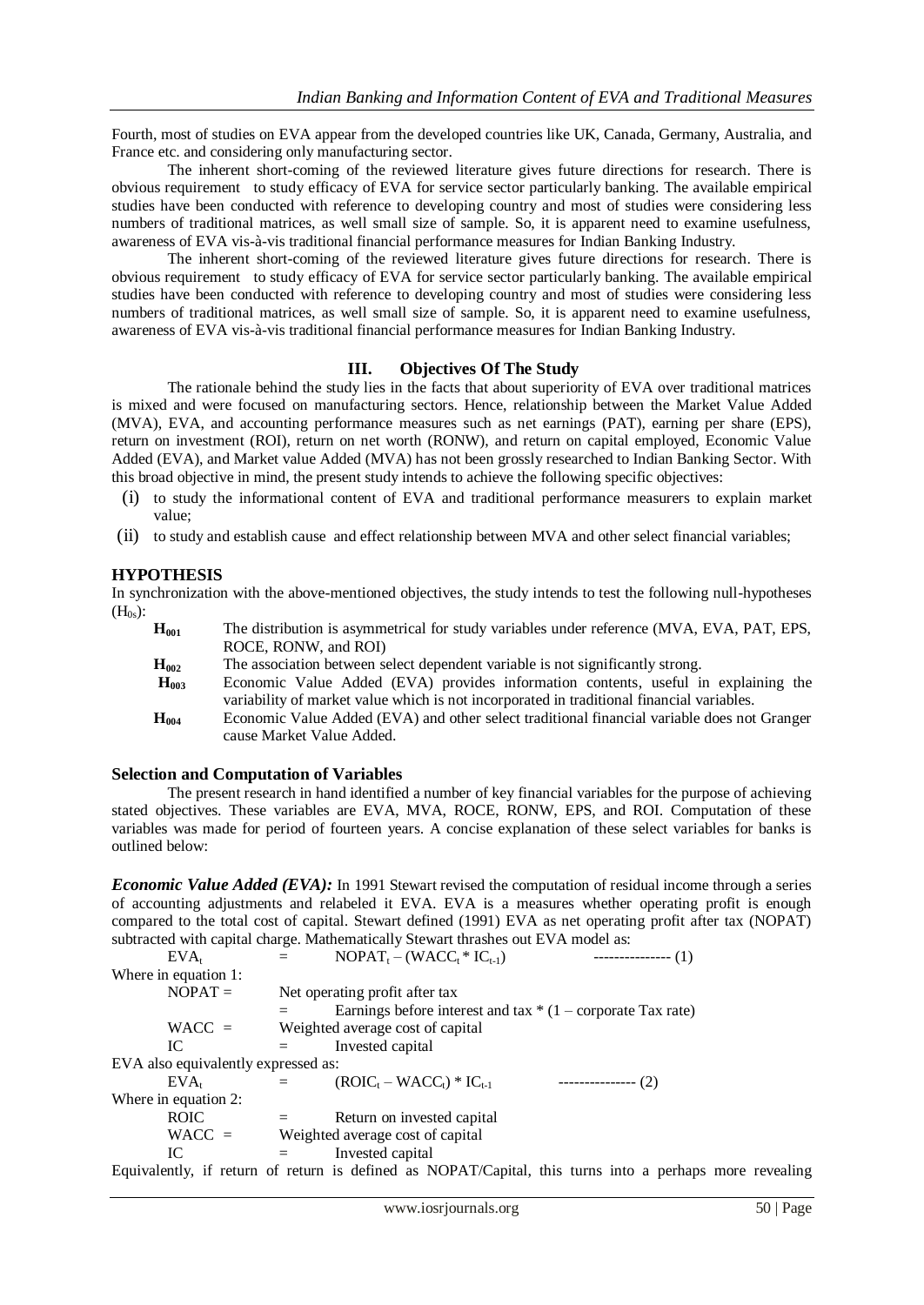| expression:          |     |                                                                            |
|----------------------|-----|----------------------------------------------------------------------------|
| <b>EVA</b>           | $=$ | (Rate of return – cost of capital) $*$ capital<br>$---(3)$                 |
| Where in equation 3: |     |                                                                            |
| Rate of return       | $=$ | NOPAT/ capital                                                             |
| Capital              |     | Total balance sheet minus noninterest bearing debt in the beginning of the |
|                      |     | year.                                                                      |
| Cost of capital $=$  |     | Cost of equity $*$ proportion of equity from capital + cost of debt $*$    |
|                      |     | Proportion of debt from capital (1-tax rate)                               |

For financial or banking company NOPAT represents the after tax operating profit before financing cost and non-cash expenses. So, the following formula has been used to calculate NOPAT of banking companies as proposed by Calabrese, V. J. (1999):

- Net income to common shareholders
- Plus Loan Loss Provisions (In excess of net Loan charge off)
- Plus Preferred Dividends
- Plus Goodwill Amortization
- Plus Charge in capitalized R&D expenditures<br>Plus Extra ordinary losses (Minus Gains) after
- Extra ordinary losses (Minus Gains) after taxes
- Plus Security losses (Minus Gains) after taxes

Invested capital also called economic capital is described as economic value of all funds invested in a business. It composed of quantum of total equity in circulation and quantum of total debts raised. For the financial and banking company invested capital (IC) has to calculate as (Calabrese, V. J., 1999):

|       | Banks Net Assets at the beginning of the year                 |
|-------|---------------------------------------------------------------|
| Minus | Marketable securities construction in progress                |
| Plus  | Non-Capitalized lease is added to net property and equipments |
| Plus  | Bad debts reserves (NPA)                                      |
| Plus  | LIFO reserve is added                                         |
| Plus  | Cumulative amortization of goodwill, and                      |
| Plus  | Research and Development expenses.                            |

Cost of Debt  $(K_d)$  has been computed as:

```
K_dTotalIntrest Expenses×(1 - EffectiveTax Rate)
```
### **BeginningTotal Borrowings**

While calculating beginning borrowing all deposits as well as long term borrowing have to be including, as all debt (deposits and borrowings) are interests bearing. Therefore, interests paid in the financial year have to consider as a total interest expenses.

The cost of equity  $(K_e)$  can be calculated using Capital Assets Pricing Model (CAPM). According to this model,  $K_e$  is the shareholder expected return and this expected return  $(R_i)$  is as follows:

| $R_i =$   |     | $R_f + \beta_i (R_m - R_f)$<br>$------(4)$                   |
|-----------|-----|--------------------------------------------------------------|
| Where.    |     |                                                              |
| $R_f$     | $=$ | risk free rate of return                                     |
| $R_{m}$   | $=$ | Market rate of return, and                                   |
| $\beta_i$ | $=$ | Sensitivity of the share price in relation to market return. |

In India 364 days Treasury bill (T-bill) return has been considered as proxy for risk free rate of return.

The market return can be calculated using the daily closing value of Bank Index. The market returns measured as the continuously compound daily percentage change in the average price of bank index in order to avoid the influence of extreme values. The daily market return has been calculated by taking logarithm of prices instead of:

**t 1 t t 1 <sup>t</sup> P P P R =** -------------- (5)

Where,

 $R_t$  = Daily bank Index return<br>  $P_t$  = Current Index closing pr  $=$  Current Index closing price

 $P_{t-1}$  = Previous day closing price.

The  $\beta_i$  coefficient in the standard regression equation (referred as to beta in this case) measures the sensitivity of dependent variable to per unit change in independent variable.

For the purpose of ascertaining the cost of equity, the individual bank equity share price has been taken as the depended variable and the return on the market (computed as daily return of bank index) has been taken as the independent variable. To find out receptiveness of individual bank's equity return (taken as proxy for the cost of equity) to the market rate of return, the Beta coefficient has been calculated as follows: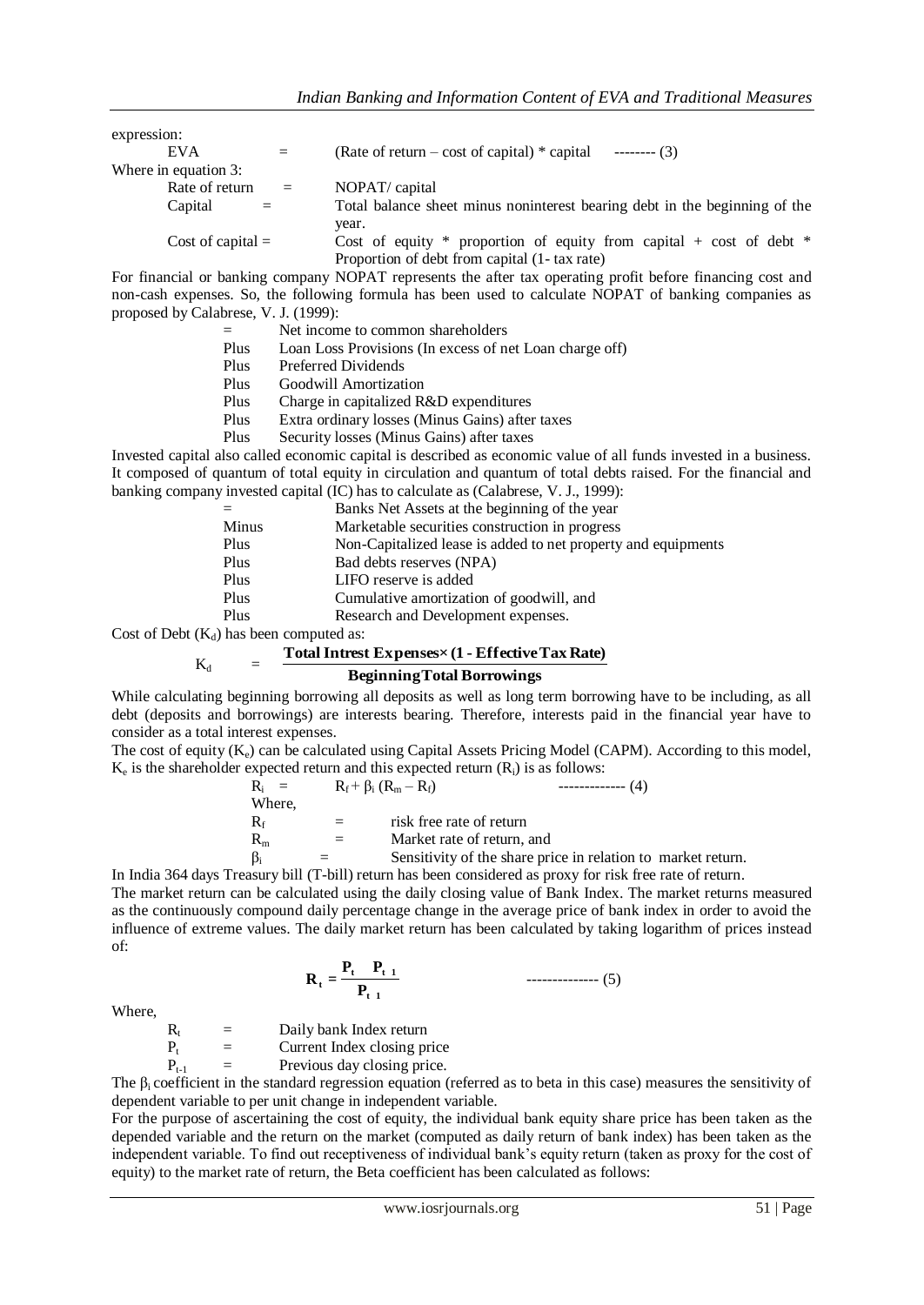|                    | $\beta i =$ | <b>COVim</b><br>$------(6)$<br>$\overline{\sigma_m^2}$                               |
|--------------------|-------------|--------------------------------------------------------------------------------------|
| Where,             |             |                                                                                      |
| $\beta_i$          | $=$         | the beta of the security in the question,                                            |
| $\rm COV_{\rm im}$ |             | covariance between return of the bank equity and market return of the bank<br>index. |
| $\sigma_m^2$       |             | variance of the market return.                                                       |

*Market Value Added (MVA)*: The MVA explains the value added to a particular share over its book value. It enlightens how much value a shareholder has added to his wealth, which he has invested in the share. Accordingly, a bank with an objective of enhancing the shareholders' wealth should attempt to capitalize on its MVA. MVA can be estimated by subtracting the book value of its shares from the market value of its share.

- $MVA$  = Market Value of Stock Equity capital Supplied by shareholders.
	- $= (365$  days average market price of share)  $\times$  (No. of Share outstanding) Total Common Equity.
	- = 365 days average market capitalization *minus* paid-up equity capital

It is silent that EVA helps in pushing up the MVA of an organization. As a result, EVA can be considered as an internal measure and MVA as an external measure of a bank's performance. For the purpose of analysis in present study MVA has been considered as a dependent variable, that is, its value depend up on other independent variables viz., EVA, ROIC, ROWN, EPS, and PAT etc.. A brief description of each these independent variables has been placed in the following snippets.

*Return on Capital Employed (ROCE):* In the conventional accounting, for calculating profitability, ROCE is considered as the most fitting method for calculating long-term profitability. This is calculated as:

# ROCE  $=$  **Profit after Taxes (Net of Non - recurring Items)**  $\times 100$

## **Average Capital Employed**

Accordingly, counting ROCE as an independent variable is quite commonsensical with logic that the market appraises the bank on the basis of its long –term profitability and ROCE is the best presented long-term profitability measures.

*Return on Net worth (RONW):* The tern net worth is used to for the sum of share capital and reserve and surpluses, i.e. the owners' equity. The term is misleading. It connotes the erroneous meaning that owners; equity is "worth" something. The term net worth implies market, or real value, while owners; in the balance sheet recorded at book value. This term is a measure of profitability of a bank. It is calculation is arrived at using following formula:

## $\frac{\text{Profit after Taxes(Net of Non-recuring Items)}}{\text{N}} \times 100$ **Average Net worth**

*Earnings per Share (EPS):* It is generally believed that earning per share have an effect on the hare price and consequently on Market Value Added (MVA). This is defined as:

EPS = **×100 Profit after Taxes- Dividendon Preference Shares Number of outstanding EquityShares**

*Return on Investment (ROI):* The term investment may refer to total assets or net assets. The fund employed in net assets is known as capital employed. Net assets equal to net fixed assets plus current assets minus current liabilities excluding loans. Alternatively, capital employed is equal to net worth plus total debt.

The conventional approach of calculating return on investment (ROI) is to divide PAT by investment. Investment represents pool of funds supplied by share holder and lenders, while PAT represents residual income of shareholders; therefore, it is conceptually unsound to use PAT in the calculation of ROI. It is therefore, more appropriate to use following measure of ROI for comparing the operational efficiency of banks:

# ROI  $=$  **Profit before Intrest and Taxes×(1 - Tax Rate)**  $\times 100$

**Total Assets**

*Profit after Taxes (PAT)*: Profit after Taxes (PAT) also called net income or earnings is an accounting concept can be defined as the amount a business earns after subtracting all expenses necessary from its revenue for particular financial year. To put it in equation from:

Profit after Taxes (PAT) = Revenue – Expenses.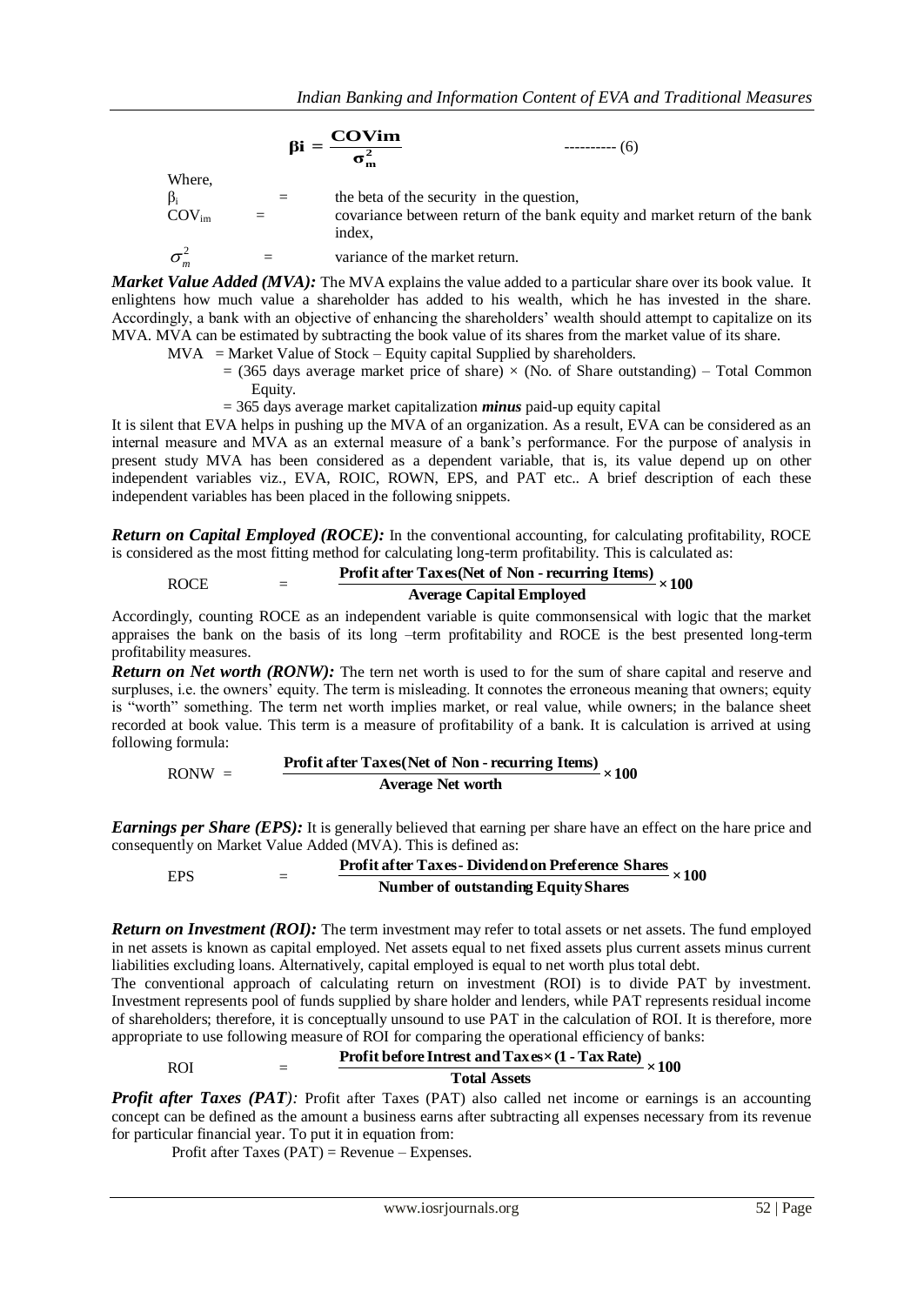### **Database And Sources**

The data use to calculate NOPAT, Invested Capital, ROCE, ROWN, PAT, EPS and ROI etc. have yearly frequency i.e. collected from 1<sup>st</sup> April to the 31<sup>st</sup> March of fourteen financial years i.e. 2000-2013. The data used to calculate beta having daily frequency. Most of the data has been collected through various sites of internet, publications of National Stock Exchange of India, Bombay Stock Exchange, Reserve Bank of India, and most worthy ‗PROWESS' database of Centre for monitoring Indian Economy (CMIE).

### **Tools Of Analysis**

The Karl Pearson's Product-moment formula has been applied to determine relationship of EVA and other traditional financial performance measures. Karl Pearson's correlation coefficient provides us with the measure of linear relationship between any two variables

However, the correlation coefficients based on time series data are valid only under the assumption of non autocorrelation and stationarity.

To test whether the financial variables under study are stationary, a unit root test is performed using the Augmented Dickey-Fuller (ADF) methods. The Dickey-Fuller test has been applied to regressions run in the following four forms:

Model

| $\mathbf{I} \qquad \Delta \mathbf{Y}_{t} = \delta \mathbf{Y}_{t-1} + \mathbf{\mu}_{t}$                           |    |
|------------------------------------------------------------------------------------------------------------------|----|
| II $\Delta Y_t = \beta_1 + \delta Y_{t-1} + \mu_t$                                                               | x  |
| III $\Delta Y_t = \beta_1 + \beta_2 t + \delta Y_{t-1} + \mu_t$                                                  | 9  |
| IV $\Delta Y_{\epsilon} = \beta_1 + \beta_2 t + \delta Y_{t-1} + \alpha_i \sum_{i=1}^{m} \Delta Y_{t-1} + \mu_t$ | 10 |

Where,  $Y_t = \text{In } (P_t)$  is the natural logarithm of the value of each variable at time t,  $\Delta$  is the difference operator, and t is for time.

In each model, the null hypothesis is that  $\delta = 0$ , that is, there is a unit root. The difference of model 1<sup>st</sup> from the  $2<sup>nd</sup>$  and  $3<sup>rd</sup>$  regressions lies in the inclusion of the constant (intercept: drift) and the trend term (Dickey-Fuller, 1979). If the error term  $\mu_t$  is auto correlated, the 3rd model is modified and taken as model-IV. When the DF

test statistic is applied to models like (IV), it is called Augmented Dickey-Fuller (ADF) test. Each of the above models has also been applied to pooled data series for each variable. The ADF test statistic has the same asymptotic distribution as the DF statistic, so the same critical values are used.

It was examined whether the informational content of EVA is greater than that of traditional financial performance measures, *Multiple Regression Model* is applied. To avoid the problem of multi-Collinearity the following *step-wise multiple regression* equation is used:

 $Y = a + b_1x_1 + b_2x_2 + b_2x_3 + b_4x_4 + b_5x_5 + b_6x_6 + \mu$  -----------11

Where, Y = Market value Added, a = constant term,  $b_1$  to  $b_5$  are the regression coefficients for the respective variables,  $x_1$  = Economic Value Added (EVA),  $x_2$  = ROCE,  $x_3$  = ROWN,  $x_4$  = EPS,  $x_5$  = ROI,  $x_6$  = PAT, and  $\mu$  = error term. Here Y (i.e. Market Value Added) is the dependent variable, while the rest  $x_1$  to  $x_6$  are independent variables.

At first, ANOVA was calculated to conduct F-test so as to examine whether there exists a linear relationship between the dependent variable (Market Value Added) and any of the independent variables under consideration. Further R 2 and adjusted R 2 values were measured. *Durbin and Watson* (D-W) Test has also been applied to check the presence of auto-correlation in the time series data. The significance of the regression coefficients pertaining to various independent variables has been examined by applying t-test at 1%, 5% and 10% level of significance.

The study have also been considering a relatively simple test of causality, that proposed by Granger (1969). This test assumes that the information relevant to the prediction of the respective variables is contained solely in the time series data on these variables. The intuition behind the Granger causality test is quite straight forward. Suppose X variable causes Y but Y does not Granger cause X, then past values of X should be able to predict future values of Y, but past values of Y should not be helpful in forecast of X. Consider the following model in which X and Y are expressed as deviation of respective means.

$$
Y_{t} = \sum_{i=1}^{n} \alpha_{i} X_{t-1} + \sum_{j=1}^{n} \beta_{i} Y_{t-1} + \mu_{1t}
$$

$$
X_{t} = \sum_{i=1}^{n} \lambda_{i} Y_{t} + \sum_{j=1}^{m} \delta_{i} X_{t-1} + \mu_{2t}
$$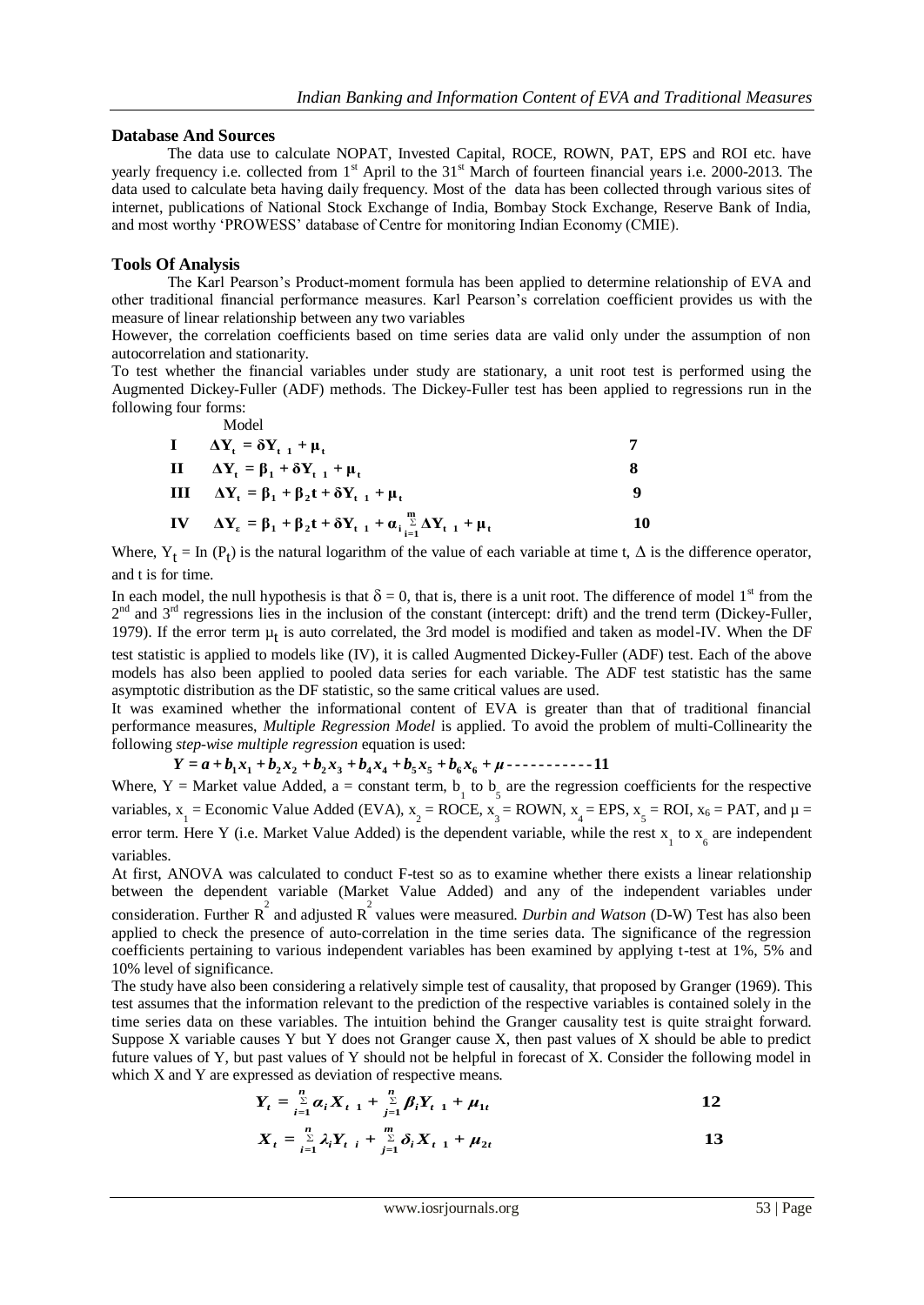Where, it is assumed that the disturbances  $\mu_{1t}$  and  $\mu_{2t}$  are uncorrelated. The null hypothesis is  $H_0: \Sigma \alpha_i = 0$ , that is, lagged X terms do not belong in the regression. To test this hypothesis, the F test is applied with m and  $(n$ k) degrees of freedom. The null hypothesis is rejected when the lagged X terms belong in the regression. This is another way of saying that X causes Y. Similarly, it can test the model (13), that is, whether Y causes X.

The hypothesis also tested by comparing  $R^2$  of the pooled regression with independent variables, each of the financial measures under examination. In order to conduct a formal test of both a relative and an incremental information content approach to examine which performance measure best explains market value of banks; and the explanatory power of the pair-wise combinations of one value-based performance measurement model and one traditional accounting performance measure in explaining market value. For this purpose, pooled timeseries, cross-sectional data of select banks has been modeled.

#### **IV. Results And Discussion**

After satisfying the assumption of normally Table-2 put forward descriptive statistic of sample banks. The descriptive statistic so presented in the table is calculated using pooled cross-sectional data of 37 sample banks from 2000 to 2013. It can be seen that MVA value of the sample banks are ranging from 0.415 to 5.035 with an average of 3.001. Similarly EVA values are ranging from 0.098 to 4.193 with an average of 2.835, EPS vary from -1.187 to 6.770 with an average of 2.729, PAT ranging from 0.928 to 9.118 with an average of 5.014, ROCE vary from -7.660 to 27.940 with an average of 9.053, ROI vary from 0.196 to 1.128 with an average of 0.707 and RONW vary from -26.600 to 45.480 with an average of 16.074. The standard deviation present in the table depicts variability among select variables from average. The Skewness and Kurtosis result leads to normality of the study variables.

|                       | <b>Descriptive Diamstres of Dampic Dams</b> |            |            |            |             |            |             |  |
|-----------------------|---------------------------------------------|------------|------------|------------|-------------|------------|-------------|--|
| <b>Statistics</b>     | <b>MVA</b>                                  | <b>EVA</b> | <b>EPS</b> | <b>PAT</b> | <b>ROCE</b> | <b>ROI</b> | <b>RONW</b> |  |
| <b>Mean</b>           | 3.001                                       | 2.835      | 2.729      | 5.014      | 9.503       | 0.707      | 16.074      |  |
| <b>Std. Deviation</b> | 0.808                                       | 0.586      | 1.443      | 1.512      | 6.273       | 0.129      | 8.775       |  |
| Variance              | 0.653                                       | 0.344      | 2.083      | 2.285      | 39.351      | 0.017      | 76.995      |  |
| <b>Skewness</b>       | $-0.190$                                    | $-0.382$   | 0.141      | $-0.087$   | 0.161       | 0.086      | $-0.521$    |  |
| <b>Kurtosis</b>       | $-0.139$                                    | 0.974      | 0.542      | $-0.286$   | $-0.297$    | 0.591      | 1.972       |  |
| <b>Minimum</b>        | 0.415                                       | 0.098      | $-1.897$   | 0.928      | $-7.660$    | 0.196      | $-26.600$   |  |
| <b>Maximum</b>        | 5.035                                       | 4.193      | 6.770      | 9.118      | 27.940      | 1.128      | 45.480      |  |
| Range                 | 4.620                                       | 4.095      | 8.667      | 8.190      | 35.600      | 0.932      | 72.080      |  |
| N                     | 372                                         | 487        | 455        | 488        | 493         | 504        | 493         |  |

**Table No.** - **2 Descriptive Statistics of Sample Banks**

| Table No. 3 Augmented-D F Unit Root Test Select on Variables of Sample Banks |  |  |
|------------------------------------------------------------------------------|--|--|
|                                                                              |  |  |

| <b>Equation</b>                    |                  | <b>D.F</b> Statistic at level<br>In $(P_t)$ |                         | Unit Root of D.F Statistics at<br>1 <sup>st</sup> Difference<br>$R_t = In (P_t) - In (P_{t-1})$ |          |                         |
|------------------------------------|------------------|---------------------------------------------|-------------------------|-------------------------------------------------------------------------------------------------|----------|-------------------------|
|                                    | t-value<br>(D.F) | τ                                           | <b>Durbin</b><br>Watson | t-value<br>(D.F)                                                                                | τ        | <b>Durbin</b><br>Watson |
| EVA(1)                             |                  |                                             |                         |                                                                                                 |          |                         |
| H0: Unit Root without drift        | $-1.021$         | $-1.940$                                    | 2.054                   | $-17.056$                                                                                       | $-2.570$ | 1.995                   |
| H0: Unit root with drift           | $-7.203$         | $-3.446$                                    | 2.026                   | $-17.037$                                                                                       | $-3.440$ | 1.995                   |
| H0: Unit root with drift and trend | $-7.252$         | $-3.982$                                    | 2.027                   | $-17.021$                                                                                       | $-3.982$ | 1.999                   |
| MVA(1)                             |                  |                                             |                         |                                                                                                 |          |                         |
| H0: Unit Root without drift        | 2.900            | $-2.572$                                    | 2.122                   | $-9.704$                                                                                        | $-2.573$ | 2.038                   |
| H0: Unit root with drift           | $-3.065$         | $-3.454$                                    | 2.138                   | $-10.204$                                                                                       | $-3.455$ | 1.984                   |
| H0: Unit root with drift and trend | $-3.079$         | $-3.991$                                    | 2.137                   | $-10.185$                                                                                       | $-3.995$ | 1.984                   |
| PAT(1)                             |                  |                                             |                         |                                                                                                 |          |                         |
| H0: Unit Root without drift        | $-1.368$         | $-2.571$                                    | 2.068                   | $-18.060$                                                                                       | $-2.570$ | 2.035                   |
| H0: Unit root with drift           | $-7.980$         | $-3.447$                                    | 2.015                   | $-18.039$                                                                                       | $-3.447$ | 2.035                   |
| H0: Unit root with drift and trend | $-7.213$         | $-3.982$                                    | 2.017                   | $-18.045$                                                                                       | $-3.983$ | 2.036                   |
| EPS(1)                             |                  |                                             |                         |                                                                                                 |          |                         |
| H0: Unit Root without drift        | $-1.683$         | $-2.570$                                    | 2.072                   | $-16.057$                                                                                       | $-2.571$ | 2.041                   |
| H0: Unit root with drift           | $-6.286$         | $-3.448$                                    | 2.037                   | $-16.073$                                                                                       | $-3.449$ | 2.040                   |
| H0: Unit root with drift and trend | $-6.711$         | $-3.984$                                    | 2.039                   | $-16.049$                                                                                       | $-3.985$ | 2.040                   |
| ROI(1)                             |                  |                                             |                         |                                                                                                 |          |                         |
| H0: Unit Root without drift        | $-1.793$         | $-2.570$                                    | 2.038                   | $-20.109$                                                                                       | $-2.570$ | 2.024                   |
| H0: Unit root with drift           | $-10.00$         | $-3.446$                                    | 1.962                   | $-20.099$                                                                                       | $-3.446$ | 2.024                   |
| HO: Unit root with drift and trend | $-9.993$         | $-.3.981$                                   | 1.962                   | $-20.071$                                                                                       | $-3.981$ | 2.024                   |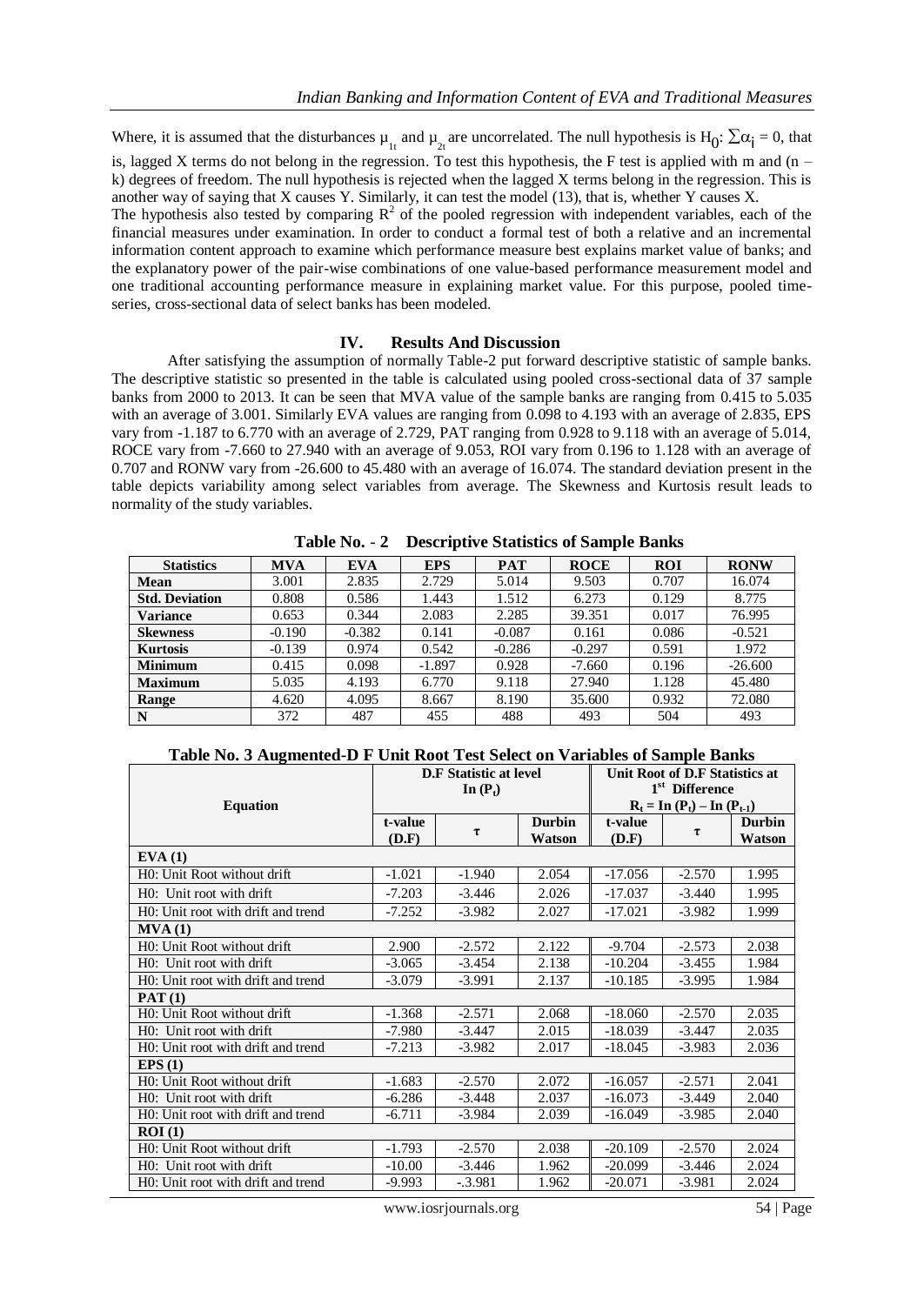| Indian Banking and Information Content of EVA and Traditional Measures |  |  |  |  |
|------------------------------------------------------------------------|--|--|--|--|
|------------------------------------------------------------------------|--|--|--|--|

| ROCE(1)                            |          |          |       |           |          |       |  |  |
|------------------------------------|----------|----------|-------|-----------|----------|-------|--|--|
| H0: Unit Root without drift        | $-4.741$ | $-2.571$ | 2.076 | $-20.449$ | $-2.570$ | 2.026 |  |  |
| H0: Unit root with drift           | $-10.56$ | $-3.446$ | 2.008 | $-20.424$ | $-3.447$ | 2.026 |  |  |
| HO: Unit root with drift and trend | $-10.58$ | $-3.981$ | 2.008 | $-20.409$ | $-3.982$ | 2.026 |  |  |
| RONW(1)                            |          |          |       |           |          |       |  |  |
| H0: Unit Root without drift        | $-4.163$ | $-2.570$ | 2.032 | $-19.913$ | $-2.570$ | 2.022 |  |  |
| HO: Unit root with drift           | $-11.74$ | $-3.447$ | 2.013 | $-19.888$ | $-3.447$ | 2.022 |  |  |
| HO: Unit root with drift and trend | $-1174$  | $-3.981$ | 2.015 | $-19.893$ | $-3.982$ | 2.022 |  |  |

Table-3 presented Augmented Dickey-Fuller unit root test of stationarity on selected variables of the study. Dickey-Fuller has shown under null hypothesis the  $\delta = 0$ , the estimated t-value of the co-efficient in equation-7 follows the τ-(tau) statistics (Dickey D.A. *et. al.,* 1979). In the literature the tau statistics or tests is known as Dickey-Fuller test. If the null hypothesis is rejected, it means that  $V_t$  is a stationary time series with zero mean is case of equation 7, that  $Y_t$  is stationary with a non-zero mean  $[=\beta_i(1-p)]$  in the case of equation 8 and, and that  $Y_1$  is stationary ground, deterministic trend in equation 9 (Dickey at. el, 1979).

Table-3 presented result of DF-Test at level ( $P_1$ ) and unit root of D.F. statistics at 1<sup>st</sup> difference  $[R_1 = 1n]$ (Pt) –In  $(P_t-1)$ ] without drift (trend), with drift, and with drift and trends on respective study variables. In simple words if the  $\tau$  (tau)–value is more than t–value null hypothesis is rejected means that time series (variable) is a stationary. Table shows that EVA accepting the null hypothesis at level with  $-1.940$  tau value and  $-1.021$  tvalues but it rejects the null hypothesis at  $1<sup>st</sup>$  difference in all the cases. However, EVA data (pooled) is stationary. Likewise, MVA, PAT, EPS, ROI, ROCE, and RONW all the variable rejecting null hypothesis of non-stationarity at level or at  $1<sup>st</sup>$  difference. Thus, the first difference of random-walk variables is stationarity for all variables under study.

### **Empirical Examination of Select Sample Banks**

Table-4 presents correlation matrix among independent select financial variables of sample banks. Each variable is perfectly correlating itself having 'r' equal to 1 along with the diagonal of the matrix. In each cell of the matrix table presented Karl Pearson's correlation coefficient (r), p-value for two-tailed test of significance, and the sample size. Table reveals that correlation coefficient between Profits after Taxes (PAT) and Economic Value Added (EVA) is 0.895 and p-value is less than one percent. Correlation Coefficient between ROCE and RONW is 0.723, which is significant at one percent. However, association between ROCE and RONW is strong and positive mean that variables having movement in some direction. Where the direction of association between rests of financial variable is low.

|             |                    | <b>EVA</b> | <b>EPS</b> | <b>PAT</b> | <b>ROCE</b> | <b>ROI</b>   | <b>RONW</b> |
|-------------|--------------------|------------|------------|------------|-------------|--------------|-------------|
|             | r                  |            |            |            |             |              |             |
| <b>EVA</b>  | p-value (2-tailed) | 1          |            |            |             |              |             |
|             | N                  |            |            |            |             |              |             |
|             | r                  | $0.300**$  |            |            |             |              |             |
| <b>EPS</b>  | p-value (2-tailed) | 0.000      | 1          |            |             |              |             |
|             | N                  | 440        |            |            |             |              |             |
|             | r                  | $0.895*$   | $0.389*$   |            |             |              |             |
| <b>PAT</b>  | p-value (2-tailed) | 0.000      | 0.000      | 1          |             |              |             |
|             | N                  | 473        | 450        |            |             |              |             |
|             |                    | 0.019      | $0.234*$   | $0.159*$   | 1           |              |             |
|             | r                  |            |            |            |             |              |             |
| <b>ROCE</b> | p-value (2-tailed) | 0.675      | 0.000      | 0.000      |             |              |             |
|             | N                  | 478        | 450        | 485        |             |              |             |
|             | r                  | $-0.183*$  | $-0.123*$  | $-0.299*$  | 0.073       | $\mathbf{1}$ |             |
| <b>ROI</b>  | p-value (2-tailed) | 0.000      | 0.009      | 0.000      | 0.105       |              |             |
|             |                    | 487        | 453        | 487        | 492         |              |             |
|             | r                  | 0.079      | $0.394*$   | $0.248*$   | $0.723*$    | $0.143*$     |             |
| <b>RONW</b> | p-value (2-tailed) | 0.084      | 0.000      | 0.000      | 0.000       | 0.002        |             |
|             | N                  | 478        | 450        | 485        | 490         | 492          |             |

**Table No. 4 Karl Pearson's Correlation Coefficients among Individual Variables of Sample Banks**

 *\* Correlation is significant at the 0.01 level (2-tailed).*

 *\*\* Correlation is significant at the 0.05 level (2-tailed).*

Table - 5 provides Karl Pearson's (r) Zero order correlation matrix of sample banks. Underneath each correlation coefficient (r) both the significant value of correlation and sample size (N) on which it is based are presented. It can be seen that correlation between select financial variable and market value added (MVA) is either very low or moderately high. Profit after Taxes (PAT) is positively relates to the market value added having coefficient (r) 0.824 with less than one percent probability, this big would have not occurred by chance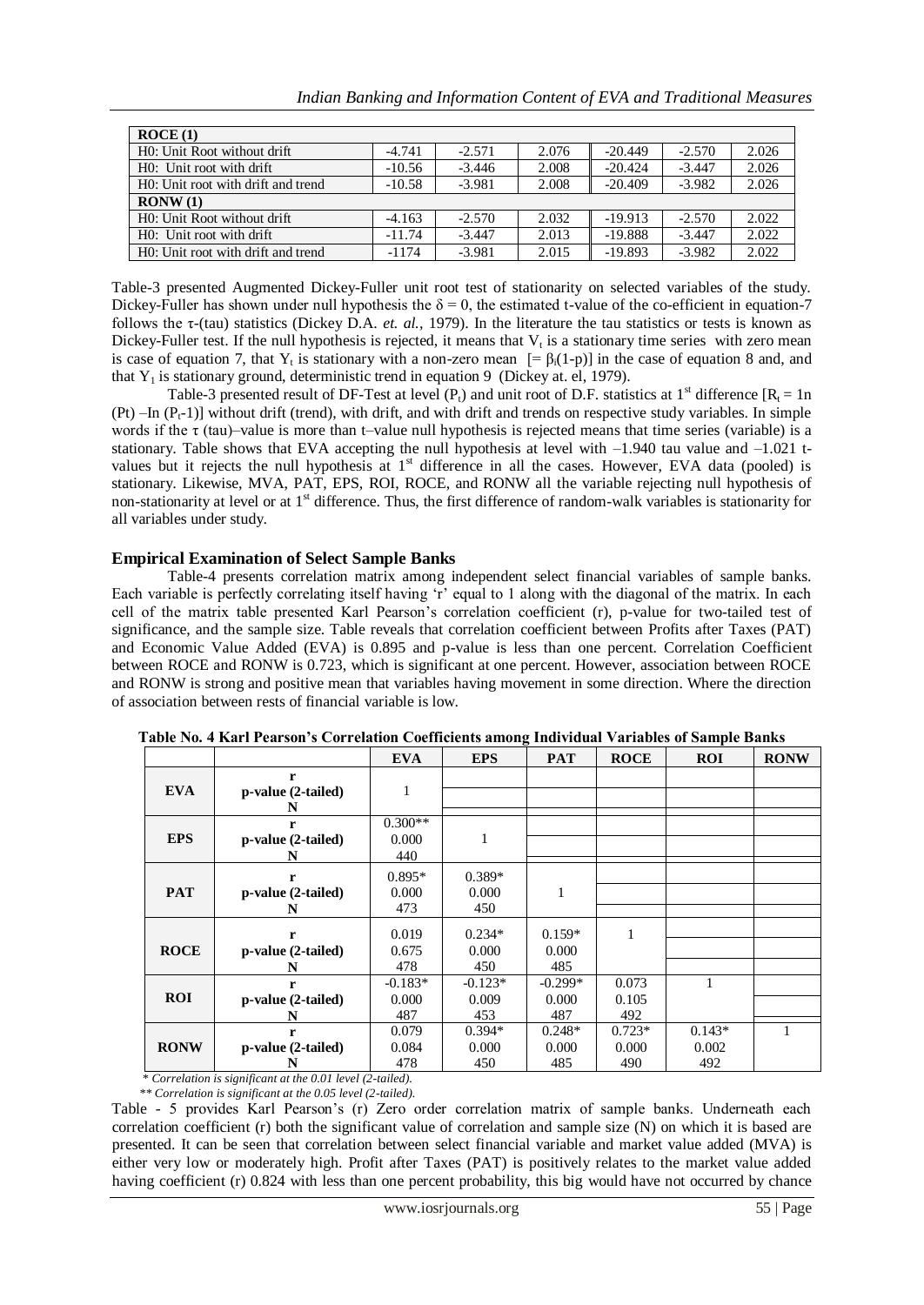in the sample of 361 observations. The significant values depicts in the table that the probability of MVA and PAT correlation being a 'fluke' is very low (close to Zero in fact). Hence, the relationship between PAT and MVA is very high. EVA also reported positive correlation coefficient 0.758 which is also significant at one percent. EPS has also exhibits positive significant (one percent) correlation with MVA. But ROI and ROCE portrayed negative relationship with MVA with a correlation coefficient -0.254 and -0.152 respectively which is also significant at less than one percent.

|            |                    | EVA                       | <b>EPS</b>                | <b>PAT</b>                | <b>ROCE</b>                | <b>ROI</b>                 | <b>RONW</b>           |
|------------|--------------------|---------------------------|---------------------------|---------------------------|----------------------------|----------------------------|-----------------------|
| <b>MVA</b> | p-value (2-tailed) | $0.758**$<br>0.000<br>358 | $0.188**$<br>0.000<br>364 | $0.824**$<br>0.000<br>361 | $-0.152**$<br>0.004<br>363 | $-0.254**$<br>0.000<br>369 | 0.002<br>0.964<br>364 |

### **Table No. 5 Karl Pearson's Zero Order Correlation Matrix of Sample Banks**

 *\*\* Correlation is significant at the 0.01 level (2-tailed). \* Correlation is significant at the 0.05 level (2-tailed).*

So on account of movement of MVA, ROI and ROCE move in opposite direction. However, profit after taxes, Economic Value Added, return on investment and earnings per share are having significant positive relation with market value added during study period.

### **Table No. 6 Regression Model with Market Value Added for the Sample Banks valuation Variables, Pooled Time-Series Cross-Sectional Data**

| <b>Constant</b>     | <b>PAT</b>          | <b>EVA</b>           | <b>ROCE</b>           | <b>RONW</b>           | <b>EPS</b>            | <b>ROI</b>             | <b>F-Ratio</b> | $\mathbf{R}^2$ (Adjusted) |
|---------------------|---------------------|----------------------|-----------------------|-----------------------|-----------------------|------------------------|----------------|---------------------------|
| $*0.573$<br>(0.092) | $*0.455$<br>(0.017) |                      |                       |                       |                       |                        | 756.59         | 0.667                     |
| $-0.181$<br>(0.148) |                     | $*1.086$<br>(0.049)  |                       |                       |                       |                        | 481.16         | 0.574                     |
| $*3.196$<br>(0.076) |                     |                      | $* -0.019$<br>(0.007) |                       |                       |                        | 8.55           | 0.020                     |
| $*3.004$<br>(0.090) |                     |                      |                       | $*0.001$<br>(0.005)   |                       |                        | 0.002          | 0.001                     |
| $*2.717$<br>(0.093) |                     |                      |                       |                       | $*0.107$<br>(0.029)   |                        | 13.28          | 0.033                     |
| $*4.100$<br>(0.233) |                     |                      |                       |                       |                       | $*-1.625$<br>(0.323)   | 25.40          | 0.062                     |
| $*0.578$<br>(0.153) | $*0.463$<br>(0.046) | $-0.017$<br>(0.120)  |                       |                       |                       |                        | 357.45         | 0.671                     |
| $*0.810$<br>(0.086) | $*0.471$<br>(0.015) |                      | $* -0.033$<br>(0.003) |                       |                       |                        | 534.94         | 0.741                     |
| $*0.820$<br>(0.084) | $*0.500$<br>(0.051) |                      |                       | $-*0.029$<br>(0.003)  |                       |                        | 544.86         | 0.752                     |
| $*0.638$<br>(0.090) | $*0.495$<br>(0.018) |                      |                       |                       | $* -0.098$<br>(0.018) |                        | 420.16         | 0.700                     |
| $*1.272$<br>(0.166) | $*0.443$<br>(0.016) |                      |                       |                       |                       | $* -0.932$<br>(0.187)  | 415.71         | 0.697                     |
| 0.020<br>(0.152)    |                     | $*1.083$<br>(0.048)  | $* -0.019$<br>(0.004) |                       |                       |                        | 262.32         | 0.597                     |
| $-0.059$<br>(0.147) |                     | $*1.116$<br>(0.049)  |                       | $* -0.013$<br>(0.003) |                       |                        | 260.78         | 0.595                     |
| $-0.177$<br>(0.149) |                     | $*1.124$<br>(0.053)  |                       |                       | ***-0.039<br>(0.021)  |                        | 242.65         | 0.579                     |
| $*1.006$<br>(0.204) |                     | $*1.075$<br>(0.046)  |                       |                       |                       | $* - 1.713$<br>(0.219) | 311.90         | 0.635                     |
| $*3.038$<br>(0.092) |                     |                      | $* -0.040$<br>(0.010) | $*0.022$<br>(0.008)   |                       |                        | 8.30           | 0.039                     |
| $*2.860$<br>(0.101) |                     |                      | $* -0.029$<br>(0.007) |                       | 0.151<br>(0.030)      |                        | 17.57          | 0.089                     |
| $*4.374$<br>(0.228) |                     |                      | $* -0.017$<br>(0.006) |                       |                       | $-1.769$<br>(0.324)    | 19.55          | 0.093                     |
| $*2.792$<br>(0.108) |                     |                      |                       | $**-0.032$<br>(0.005) | $*0.246$<br>(0.032)   |                        | 10.43          | 0.050                     |
| $*4.081$<br>(0.228) |                     |                      |                       | 0.003<br>(0.005)      |                       | $* -1.661$<br>(0.324)  | 13.12          | 0.065                     |
| $*3.818$<br>(0.241) |                     |                      |                       |                       | $*0.107$<br>(0.029)   | $*-1.624$<br>(0.318)   | 21.49          | 0.102                     |
| $*1.688$<br>(0.170) | $*0.620$<br>(0.045) | $* -0321$<br>(0.111) | $* -0.017$<br>(0.005) | $* -0.017$<br>(0.004) | $* -0.054$<br>(0.014) | $* -0.671$<br>(0.014)  | 203.88         | 0.777                     |

*Source: calculated results using SPPS-16.0*

*Asterisks indicates level of significance at the \* 0.01, \*\* 0.05, and \*\*\* 0.10*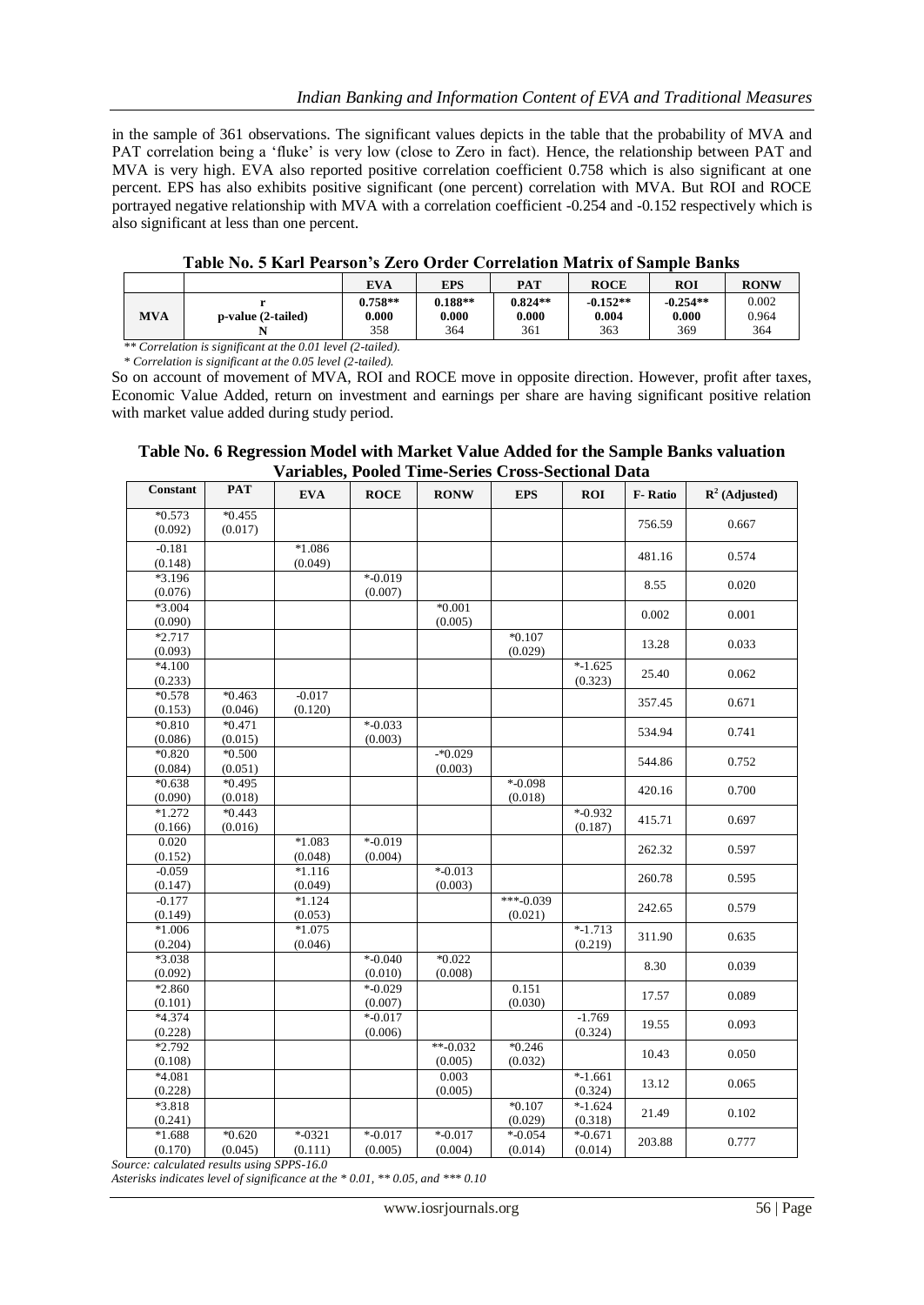To gain further insights Table-6 carries out a pooled cross-sectional regression analysis over the period 2000- 2013 for select sample banks. According to Fama and French (1997) the advantages of the cross-sectional analysis is that it takes into account a large sample which, well increase the precision of the slope and reduce the year by year volatility. The additional advantage of cross-sectional analysis in the context of the period under reference for the present study is its appropriateness and ability to bring out the behavior of MVA, and relative information of contents of exploratory variables which correlate maximally with the predictor (MVA). To avoid the problem of multicollinearity step-wise multiple regression models was applied. Biddle's *et. al.* (1997), Bao and Bao (1998), made comparisons using approach selected in the present section. Table-6 presents the estimated beta  $(\beta_i)$  coefficients and standard errors (in brackets) of banks regression are from equation-11. The table depicts that all six financial performance measures are significantly associated with market value added over the period 2000-2013. Out of forty two estimated slops, thirty eight are significant at one percent level, and only two are significant at 5 and 10 percent respectively, and rest of four are not in predicted direction. The estimated coefficients of determination  $(R^2)$  in the table depicts that earning (PAT) and other accounting measures are positively associated with the market value added (MVA) over last fourteen years. The estimated slope  $(\beta_i)$  coefficients are significant at one percent. However, these results hold even when pair wise grouping of performance measures are exacted from the same regression. The summary results of these regressions in the form of relative and informational contents tests are presented in Table- 7 and 8.

## **Table No. 7 Relative Informational Contents of the Sample Banks valuation Variables, Pooled Time-Series Cross-Sectional Data**

|  |  |  |  | PAT > EVA > ROI > EPS > ROCE > RONW     |       |
|--|--|--|--|-----------------------------------------|-------|
|  |  |  |  | $0.667$ $0.574$ $0.062$ $0.033$ $0.020$ | 0.001 |

Table–7 presented that there is significant difference in relative information contents of predictors. The highest coefficient of determination  $(R^2)$  from the single regression is shown on the left; with lower explanatory power is descending order to right. The findings is that PAT having highest relative explanatory (66.7 percent) power do explain market value added as compared to EVA, ROI, EPS, ROCE alone. Biddle's *et. al.* (1999) results also presents same indication that, earnings (EBEI), has the highest adjusted  $R^2$  and EVA has smaller adjusted  $R^2$  that these results do not support the hypothesis that EVA dominates traditional performance measure in its association with stock market return. The table presents that the relative informational content of EVA is lower than PAT, which, accounting for only 57.4 present of variation in market value added (MVA).

| Tooled Thile-Defies Cross-Declivilar Data |                  |                 |                 |                 |                 |  |  |
|-------------------------------------------|------------------|-----------------|-----------------|-----------------|-----------------|--|--|
| EVA/PAT                                   | <b>PAT/EVA</b>   | <b>EVA/ROI</b>  | <b>ROI/EVA</b>  | <b>EVA/EPS</b>  | <b>EPS/EVA</b>  |  |  |
| 0.004                                     | 0.097            | 0.573           | 0.061           | 0.546           | 0.005           |  |  |
|                                           |                  |                 |                 |                 |                 |  |  |
| <b>EVA/ROCE</b>                           | <b>ROCE/EVA</b>  | <b>EVA/RONW</b> | <b>RONW/EVA</b> | PAT/ROI         | PAT/ROI         |  |  |
| 0.577                                     | 0.023            | 0.594           | 0.021           | 0.635           | 0.635           |  |  |
|                                           |                  |                 |                 |                 |                 |  |  |
| <b>PAT/EPS</b>                            | <b>EPS/PAT</b>   | <b>PAT/ROCE</b> | <b>ROCE/PAT</b> | <b>PAT/RONW</b> | <b>PAT/RONW</b> |  |  |
| 0.667                                     | 0.033            | 0.721           | 0.074           | 0.751           | 0.751           |  |  |
|                                           |                  |                 |                 |                 |                 |  |  |
| <b>ROCE/RONW</b>                          | <b>RONW/ROCE</b> | <b>ROCE/EPS</b> | <b>EPS/ROCE</b> | <b>ROCE/ROL</b> | <b>ROCE/ROI</b> |  |  |
| 0.038                                     | 0.019            | 0.056           | 0.069           | 0.031           | 0.031           |  |  |
|                                           |                  |                 |                 |                 |                 |  |  |
| <b>RONW/EPS</b>                           | <b>EPS/RONW</b>  | <b>RONW/ROI</b> | <b>ROI/RONW</b> | <b>EPS/ROI</b>  | <b>EPS/ROI</b>  |  |  |
| 0.017                                     | 0.049            | 0.003           | 0.064           | 0.050           | 0.050           |  |  |

| Table No. 12 Incremental Informational Contents of the Sample Banks valuation Variables, |  |
|------------------------------------------------------------------------------------------|--|
| <b>Pooled Time-Series Cross-Sectional Data</b>                                           |  |

The explanatory power of traditional financial performance measures is significantly high as compared to EVA than that found in a number of similar studies. For example, Peixoto (2002) reported that the net income variable has a higher informational content than EVA and operating profits, when the dependent variable is the market value of the companies. Kim (2006), conclude the results of the study do not support the claim that EVA is better financial tool than traditional accounting measurements in explaining market value. EVA did not significantly outperform traditional accounting measures in the test of relative information contents. Biddle's *et. al.* (1997) estimated the relative information content of EBEI, R1, EVA and NCF at 9.04, 6.24, 5.07 and 2.38 percent respectively. Similarly, Ismail (2006), agrees that net operating profit after tax and net income outperform EVA and residual income in explaining stock return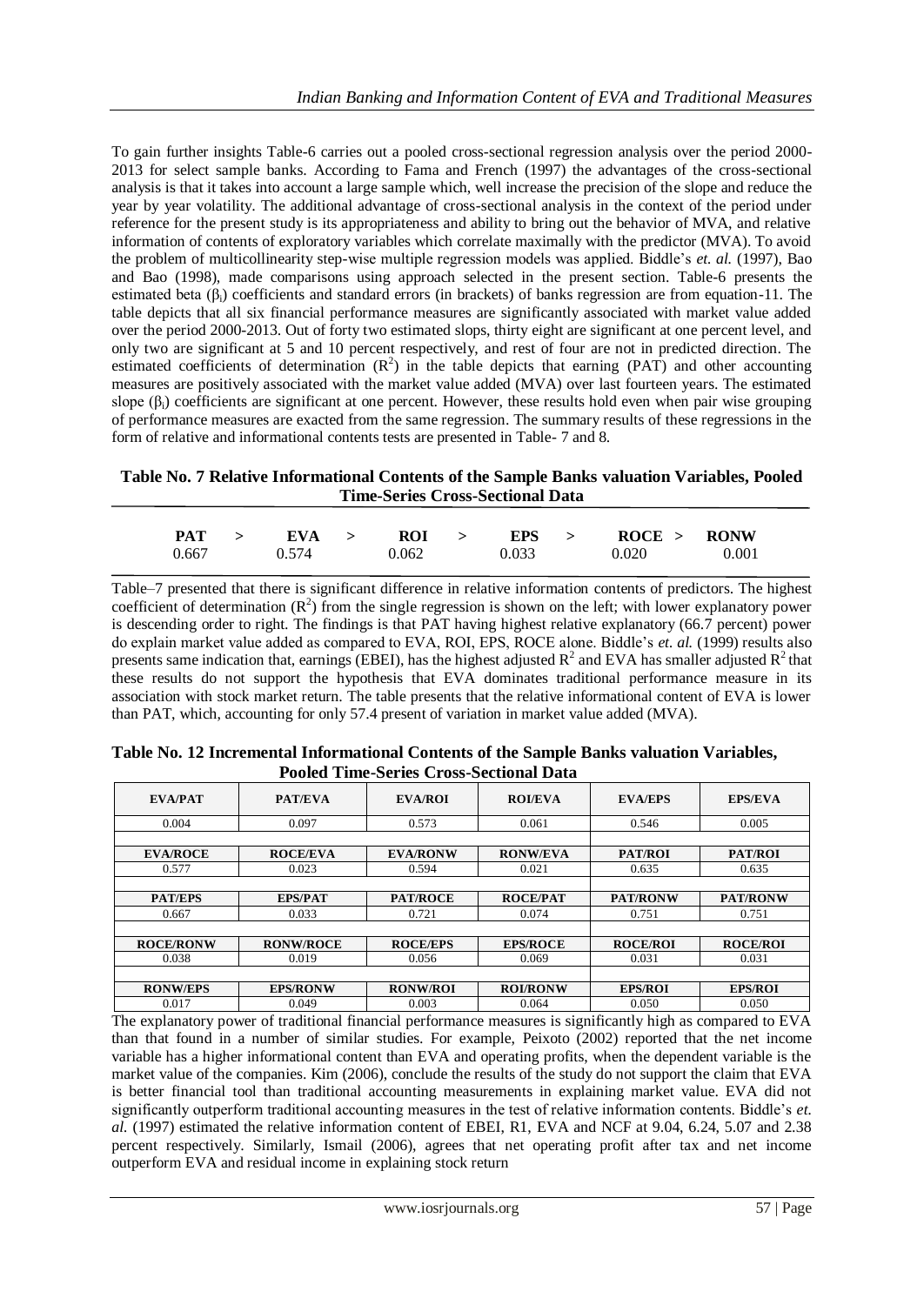The findings in the Table–8 also based on equation–11 and provide incremental information content test for the pair wise regression model of PAT, EVA, ROI, EPS, ROCE, and RONW e.g. EVA/PAT (0.4 percent) is equal to information content of pair wise compression of EVA, PAT (67.1 percent) minus the information content of PAT (66.7 percent). The pair wise regression model of EVA, PAT, ROI, EPS, ROCE, and RONW indicates that the explanatory power has increased by 0.097, 0.061, 0.005, 0.023, and 0.021 respectively over the EVA measure alone. Bao and Bao (1998) analyzed the pooled date indicates that earning has a zero impact on EVA alone, while residual income increases explanatory power by some 38 percent. However, the results of present analysis depict that PAT has largest relative information content along the measure with EVA (0.004), ROI (0.030), EPS (0.033), ROCE (0.074) and RONW (0.084) providing only partial incremental information content away from earnings. The most rational combination of information variables in explaining market return is therefore of PAT and ROCE.

| ິ<br><b>Null Hypothesis:</b>    | <b>Observations</b> | <b>F-Statistic</b> | p-value |
|---------------------------------|---------------------|--------------------|---------|
| EVA does not Granger Cause MVA  | 160                 | 2.25070            | 0.04158 |
| MVA does not Granger Cause EVA  |                     | $2.54401*$         | 0.02257 |
| EPS does not Granger Cause MVA  | 159                 | 0.82373            | 0.55325 |
| MVA does not Granger Cause EPS  |                     | 1.43209            | 0.20614 |
| PAT does not Granger Cause MVA  | 156                 | 1.88205            | 0.08779 |
| MVA does not Granger Cause PAT  |                     | 2.28348*           | 0.03902 |
| ROCE does not Granger Cause MVA | 159                 | 2.71318*           | 0.01581 |
| MVA does not Granger Cause ROCE |                     | 1.52064            | 0.17526 |
| ROI does not Granger Cause MVA  | 180                 | 3.80999*           | 0.00138 |
| MVA does not Granger Cause ROI  |                     | 1.63307            | 0.14090 |
| RONW does not Granger Cause MVA | 172                 | 5.10047*           | 0.00081 |
| MVA does not Granger Cause RONW |                     | 0.43669            | 0.85349 |

**Table No. 9 Granger Causality Test on Pooled Data of Sample Banks**

To gain further insight Table-9 put forward the results of Granger Causality Test. The multiple regression analysis deals the dependence of one variable or other variables, it does not necessary imply causation. In other words it does not prove the direction of influence. Here an attempt has been made to test the hypothesis ( $H_{003}$ ) that Economic Value Added (EVA) and other select traditional financial variable does not Granger cause Market Value Added and *vice-a-versa*. The table presents the Null Hypothesis in pair *vis-à-vis* market value added, and respective F-statistic with p-value. Economic value added does not cause (Granger) MVA accept the hypothesis have F-value 2.250 which is insignificant at 5 percent level, on the other hand that the hypothesis MVA does not cause EVA is rejected having significant 2.554 F-value at 5 percent level of significance. Thus, EVA lead to MVA through study period, while the causal relationship between EPS→MVA, and MVA→EPS accept both the hypothesis having in significant F-statistics. The casual relation between PAT→MVA, and MVA→PAT, reject the first hypothesis and accept the second one, means that profit after taxes lead to MVA. About the casual relation between ROCE→MVA and MVA→ROCE reject the first, and accept the second in pair hypothesis. The directional influence assumption between ROI→MAV and MVA→ROI reject first one and accept the second hypothesis. The casual relation between RONW→MVA rejected and MVA→ROCE accepted on the parameters. However, PAT, EVA, ROI, RONW variables lead to market value added as supported by the forgone analysis in the present chapter

### **V. Conclusion**

The review of literature regarding EVA has given assorted view. Accounting based performance measures such as net profit (PAT), earnings per share (EPS), return on equity (ROE), return on assets (ROA) and return on investment (ROIC) are among the most commonly used performance measures, they are often criticized for not taking into consideration the total cost of capital and for being unduly influenced by accrualbased accounting conventions. Profounder of EVA (Stewart, 1991) support that such traditional measures as earning per share (EPS), return on equity (ROE), and return on investment (ROI) are misleading measures of corporate performance. But the empirical evidences about superiority of EVA over traditional matrices are mixed and considering only manufacturing sector. So, the present section outlines concluding remarks.

Firstly, the stated hypothesis  $(H_{001})$  of the study, that the select variables (MVA, EVA, PAT, EPS, ROCE, RONW, and ROI) are having asymmetrical distribution through the period under reference is rejected using Shapiro-Wilk W-statistic test of normality. Thus, all study variables through study period exhibits normality of distribution after applying transformation, and the first difference of random-walk variables is also stationarity for select variables of study.

Secondly, Karl Pearson's (r) Zero order correlation matrix of sample banks presents that association between select financial variable and market value added (MVA) is either low or moderately high. Profit after Taxes (PAT) is positively associated to the market value added having coefficient (r) 0.824 which is significant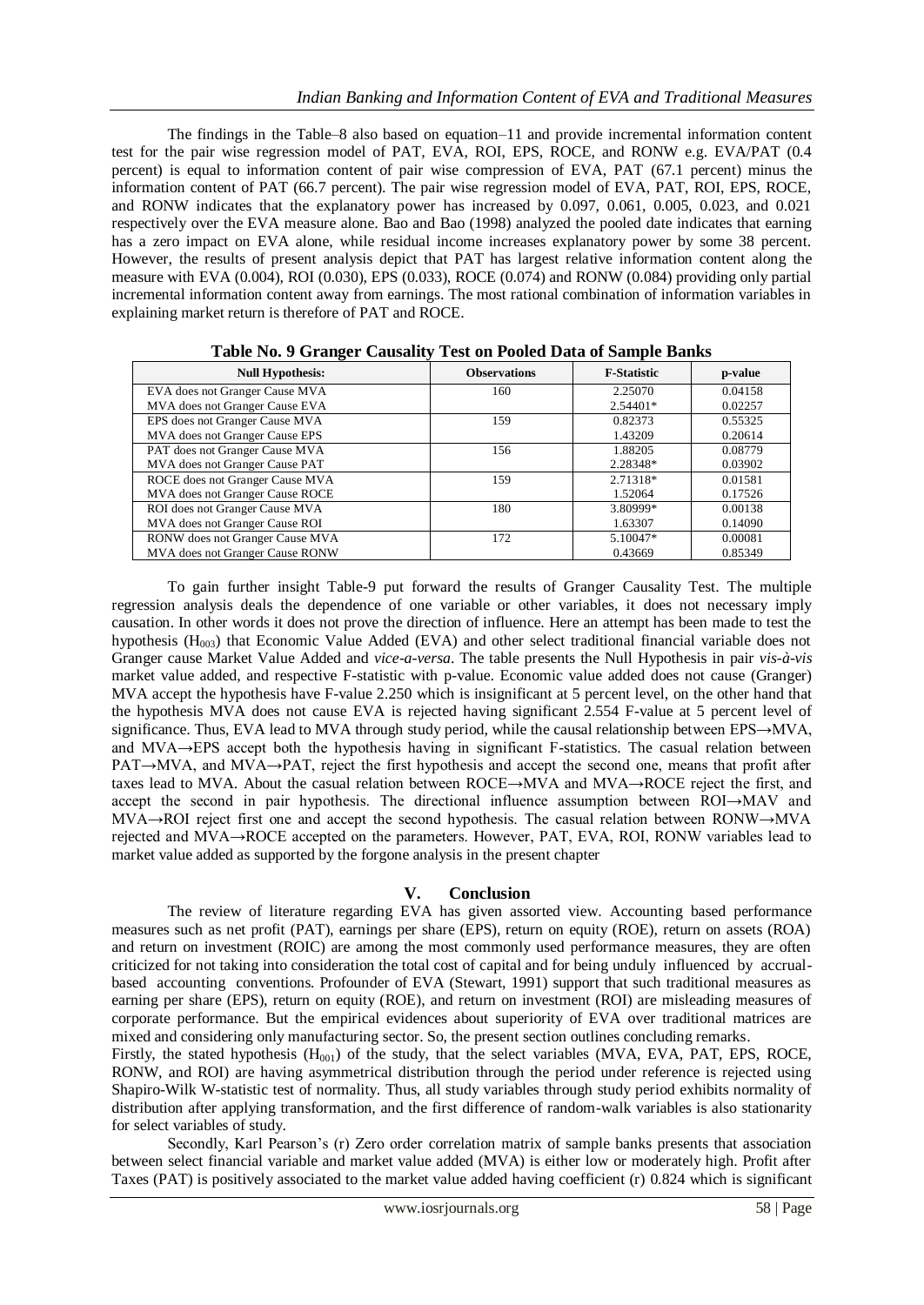at one percent, EVA also reported positive (0.758) relationship with MVA but less than PAT. Further, on account of movement of MVA, ROI and ROCE move in opposite direction. However, profit after taxes, Economic Value Added, return on investment and earnings per share are having significant positive relation with market value added during study period

Thirdly, cross-section regression results on sample banks depict that coefficient of determination  $(R^2)$ ranges from 0.806 to 0.987 during last fourteen year. This is an indication of the significantly high explanatory power of the model. In other, words the emerged significant independent variables lead to more than 80 percent of variation in Market Value Added (MVA) of the sample banks. Profit after Taxes (PAT) emerged as a most significant predictor through the study period and forms a part of finally selected model through study period. The regression coefficients for EVA turn out to be negative at one percent level of significance. So, crosssection regression results reveal that earning (PAT) having highest explanatory power than EVA, ROI and EPS to explain market value added by sample banks. Further, Economic Value Added (EVA) and other select traditional financial variable does not Granger cause Market Value Added is rejected, and found that PAT, EVA, ROI, and RONW Granger cause, mean affecting the market value added as supported by the results of Granger Causality test.

Fourth, the relative and incremental informational test present that The PAT having highest relative explanatory (66.7 percent) power do explain market value added as compared to EVA, ROI, EPS, ROCE alone and the relative informational content of EVA is lower than PAT, which, accounting for only 57.4 present of variation in market value added (MVA). Thus, the explanatory power of traditional financial performance measures is significantly high as compared to EVA than that found in similar studies; Peixoto (2002) reported that the net income variable has a higher informational content than EVA and operating profits, when the dependent variable is the market value of the companies. Kim (2006), conclude the results of the study do not support the claim that EVA is better financial tool than traditional accounting measurements in explaining market value. EVA did not significantly outperform traditional accounting measures in the test of relative information contents. Biddle's *et. al.* (1997) estimated the relative information content of EBEI, R1, EVA and NCF at 9.04, 6.24, 5.07 and 2.38 percent respectively. Similarly, Ismail (2006) agrees that net operating profit after tax and net income outperform EVA and residual income in explaining stock return. The pair-wise incremental informational contents model as suggested by Biddle's *et. al.* (1997), Bao and Bao (1998), used to analysis, that EVA, PAT, ROI, EPS, ROCE, and RONW independent variables explanatory power has increased by 0.097, 0.061, 0.005, 0.023, and 0.021 respectively over the EVA measure alone. However, PAT has largest incremental information content along the measure, EVA (0.004), ROI (0.030), EPS (0.033), ROCE (0.074) and RONW (0.084) providing only partial incremental information content away from earnings. The most rational combination of information variables in explaining market return is therefore of PAT and ROCE. Bao and Bao (1998) study also find similar results that earning has a zero impact on

Though, the findings are consistent with several prior studies like of Dodd and Chen (1996 and 1997), Biddle's *et. al.* (1997), Bao and Bao (1998), Peixoto (2002), and Kim (2006) that PAT is highly correlated with market value added (MVA) and emerged as relatively better explanatory variable. Nevertheless as per the results Economic Valued Added (EVA) outperforms some of the traditional financial performance measures.

- The usefulness of EVA for decision making can't be ruled out based on the results and it can be used as an internal as well as external performance measurer. As Solomon (1965) suggested that residual income be used as an internal performance measure and Anthony (1973, 1982, and 1982) suggested that it is suitable to measure external performance.
- Secondly, the suppliers of capital (Market) may have failed to recognize the reporting benefits of EVA, as the results of the survey conclude that there is little awareness about the EVA among Indian Banking Industry. PAT and other traditional financial indicator information are readily available, and the market value is greatly influenced by publicly available information.
- Furthermore, the Indian banks may not be recognizing the EVA benefits or even investors also not considering EVA for the valuation of the stocks. So, it is suggested that banking industry will have to exploit the benefits of the EVA as an internal as well as external performance measurer along with disclosing EVA in their annual reports.
- The results also suggest that consolidation of banks provide synergy effect lead to generate higher economic value additions. So, the Indian banks will have to go for further possible consolidation because market reacts sharply by increasing capitalization, and the shareholders of banks may blessed by appreciable increase in their wealth.
- It is further sought that banks will have to invest more in technology and also be open to strategic alliances, restructuring for adding value to shareholders wealth for time to come.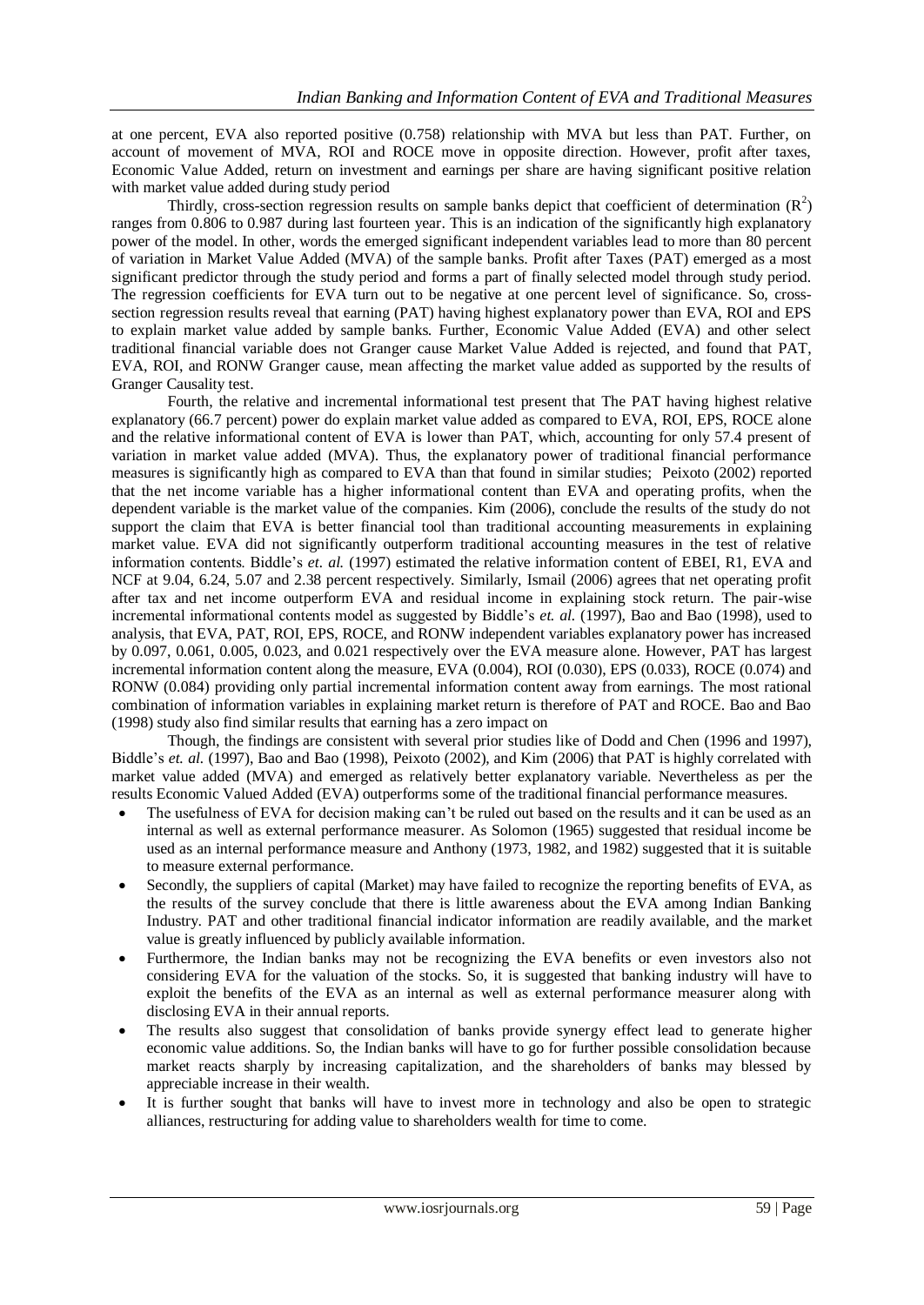#### **References**

- [1]. Abdeen, A. M., & Haight, G. T. (2000). A Fresh Look at Economic Value Added: Empirical Study of the Fortune Five-Hundred Companies. The *Journal of Applied Business Research*, 18(2) 27-35.abstract\_id=270799
- [2]. Acheampong Y. J. & Wetzstein M.E (2001). A Comparative Analysis of Value Added and Traditional Measures of Performance: An Efficiency Score Approach. Social Science Research Network Electronic Paper Collection, FS 01-04.
- [3]. Anand, M., Garg, A., & Arora, A. (1998). Economic Value Added: Business Performance Measure of Shareholder Value. The *Management Accountant*, May 1999, 351-356.
- [4]. Andy Field (2004), "Discovering Statistics using SPSS for window" Sage publication, pp 143.
- [5]. Anthony, R. N. (1973). Accounting for Cost of Equity. *Harvard Business Review*, 51 (6), Nov/Dec 1973, 88-102.
- [6]. Anthony, R. N. (1982). Equity Interest—its time has come. *Journal of Accountancy*, 154, December 1982, 76-93.
- [7]. Anthony, R. N. (1982). Recognizing the Cost of Interest on Equity. *Harvard Business Review*, 61 (1), Jan/Feb 1982, 91-96.
- [8]. Bacidore, J.M., Boquits, J.A., Milbourn, T.T., & Thakor, A.V. (1997). The Search for the Best Financial Performance Measure. *Financial Analysts Journal*, May/June 1997, 11-20.
- [9]. Banerjee, A. (1997). Economic Value Added: A Better Performance Measures. *The Management Accountant*, December 1997, 886- 88.
- [10]. Banerjee, A. and Jain (1998). Economic Value Added and Shareholder Wealth: An Empirical Study of Relationship. *Paradigm*, 3(1), Jan- June 1999, 99-135.
- [11]. Bao, B. H. & Bao, D. H. (1999). The Association Between Firm Value and Economic Value Added. *Indian Accounting Review*, 3(2), December 1999, 161-164.
- [12]. Bao, B. H., & Bao, D. H. (1998). Usefulness of Value Added and Abnormal Economic Earnings: An Empirical Examination. *Journal of Business Finance and Accounting*, 25 (1-2), 251-265.
- [13]. Biddle G.C., Bowen R.M., & Wallace J. S. (1999). Evidence on EVA. *Journal of Applied Corporate Finance*, 12(2) 67-79.
- [14]. Biddle, G. C. (1998). Economic Value Added: Some Empirical EVAdence*. Managerial Finance*, 24 (11), 60-70.
- [15]. Biddle, G. C., Bowen G. S., & Wallace, J.S. (1997). Does EVA Beat Earnings? Evidence on Associations with Stock Returns and Firm Values. *Journal of Accounting and Economics*, 24(3), 301-336.
- [16]. Both, P. (1997). EVA As a Management Incentive. *Management Accounting*, April 1997, 48-50.
- [17]. Buekette, G. D., & Hedley, T. P. (1997). The Truth About Economic Value Added. *The CPA Journal*, July, 46-55.
- [18]. Calabrese, V. J. (1999). Economic value Added: Finance 101 on steroids. *Journal of Bank Cost and Management*. Retrieved October 04, 2005, from Findarticles.com.
- [19]. Chang, J. (1997). Spreading EVA. *Chemical Market Reporter*, July 14, 1997, 252(2), 3.
- [20]. Chen, S., & Dodd, J. L. (1996). Economic Value Added (EVA): An Empirical Examination of a New Corporate Performance Measure. *Journal of Managerial Issues*, 9(3) 318-333.
- [21]. Conley, P. (1995). Key Indicator Signals Peril for Rail, Say Consultant. *Journal of Commerce and Management*, April 17, 1995, 27(28454), 2.
- [22]. Dickey, D. A., & Fuller, W. A. (1979). Distribution of the Estimators for Autoregressive Time Series with a Unit Root," Journal of *the American Statistical Association,* 74, 427–431.
- [23]. Dimitris, K. & Christos, A. (2007).The Validity of the Economic Value Added Approach: an Empirical Application. *European Financial Management*[, 13\(1\), January 2007,](http://onlinelibrary.wiley.com/doi/10.1111/eufm.2007.13.issue-1/issuetoc) 71–100.
- [24]. Dodd, J., Chen, S. (1997). EVA: A New Panacea. *Business and Economic Review*, 42, July- Sept, 1997, 26-28.
- [25]. Druker, P. F. (1995). The Information Executives Truly Need. Harward Business Review, Jan-Feb, 54-62. [26]. Ehrbar, A. (1998). EVA The Real Key to Creating Wealth. John Wiley & Sons, Inc.
- Ehrbar, A. (1998). EVA The Real Key to Creating Wealth. John Wiley & Sons, Inc.
- [27]. Fama, EF, & French, K (1997), "Dividends, debts, investment and earnings" *Unpublished manuscript*.
- [28]. Fernandez, [P. \(2001\). E](http://papers.ssrn.com/sol3/cf_dev/AbsByAuth.cfm?per_id=12696)VA and Cash Value Added Do Not Measure Shareholder Value Creation.http://papers.ssrn.com/sol3/papers.cfm?
- [29]. Fodil, A., Zeghal, D., & Andaleeb, S. (2007). The Effect of Board's Quality on Performance: A Study of Canadian Firms. *The Journal Corporate Governance*, 15 (4), July, 2007, 623-635.
- [30]. George, A. (2007). Value-Based Management, Eva and Stock Price Performance in Canada. *The Journal of Management Decision*, 45(9), 2007, 1397-1411.
- [31]. Granger, C. W. J. (1969). Investigating Causal Relations by Econometric Models and Cross-Spectral Methods. *Econometrica,* July 1969, 424–438.
- [32]. Grant, J. (1996). Foundation Of EVA For Investment Managers: Just In Time EVA. *Journal of Financial Management*, Fall 1996, 23(1), 41.
- [33]. Griffith, J. M. (2006). EVA® and Stock Performance. *Journal of Investing*, 15 (2) Summer 2006, 75.
- [34]. Hamilton, R. (1777). An Introduction to Merchandize, Edinburgh
- [35]. Irala, L.R. (2005). EVA: The Right Measure of Managerial Performance. *Journal of Accounting and Finance*, 19(2), April- Sept. 2005, 77-87.
- [36]. Ismail, A. (2006). Is Economic Value Added More Associated With Stock Return Than Accounting Earnings? The UK Evidence. *International Journal of Managerial Finance*, 2 (4), 2006, 343-353.
- [37]. Kim, W. G. (2006). EVA And Traditional Accounting Measure: Which Metric is Better Predictor of Market Value Of Hospitality Companies? *Journal of Hospitality & Tourism Research*, 30(1), February 2006, 34-49.
- [38]. Lehn, K., & Makhija, A. K. (1997). EVA, Accounting Profits, and CEO Turnover: An Empirical Examination 1985-1994. *Journal of Applied Corporate Finance*, 10(2), 90-97.
- [39]. Lehn, K., & Makhija, A. K. (1996). EVA And MVA as Performance Measures and Signal for Strategic Change*. The Journal of Strategy and Leadership*, 24, May/ June, 1996, 34-38.
- [40]. Leong, K., Marco, P., & Janis K. Z. (2009). Portfolio Strategies Using EVA, Earnings Ratio or Book-To-Market is One Best. *Review of Accounting and Finance*, 8 (1), 76-86.
- [41]. Luber, R. B. (1996). Who Are Real Wealth Creators? *Fortune*, Dec 9, 1996, 2-3.
- [42]. Maditinos, D. I., Zeljko S., & Nikolaos G. T. (2009). Modelling Traditional Accounting and Modern Value-Based Performance Measures to Explain Stock Market Returns in the Athens Stock Exchange (ASE*). Journal of Modeling in Management*, 4 (3), 182- 201.
- [43]. Malik, M. (2004). EVA and Traditional Performance Measures Some Empirical Evidence. *The Indian Journal of Commerce*, 57(2), April- July 2004, 32-38.
- [44]. Marshall, A. (1890). Principles of Economics. The Macmillan Press Ltd,
- [45]. McCinville, D. (1994). How Much Value Are Adding. *Management Accountant*, August 1994, 610-11.